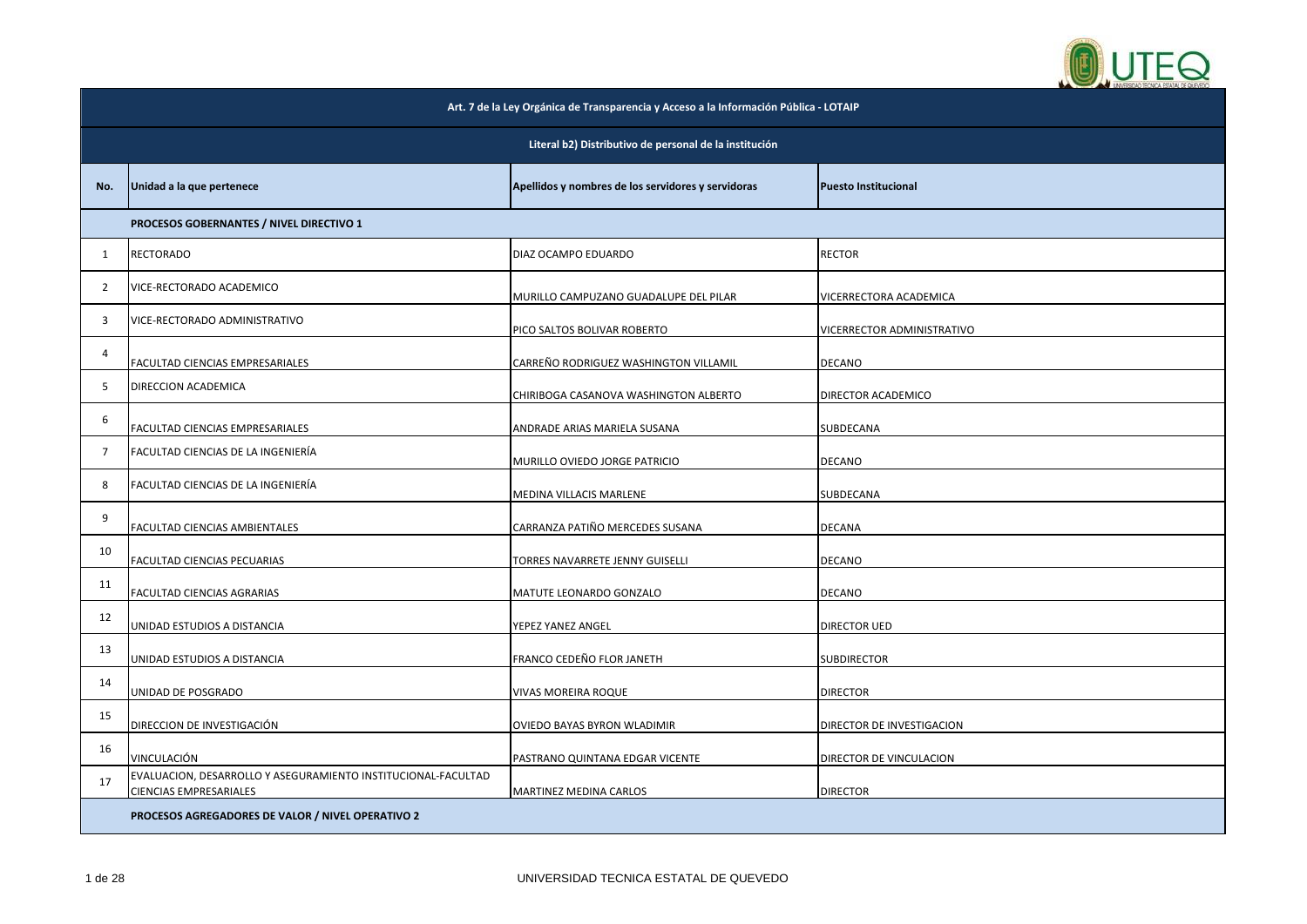

|    |                                    |                                     | <b>CALIFORNIA WARROW TECNICA ESTATAL DE QUEVECO</b>                                |
|----|------------------------------------|-------------------------------------|------------------------------------------------------------------------------------|
| 18 | FACULTAD CIENCIAS EMPRESARIALES    | COBO LITARDO ELSYE TERESA           | COORDINADOR DE CARRERA GESTION EMPRESARIAL                                         |
| 19 | FACULTAD CIENCIAS EMPRESARIALES    | MALDONADO CASTRO JENNY              | COORDINADOR DE CARRERA MARKETING                                                   |
| 20 | FACULTAD CIENCIAS EMPRESARIALES    | PALMA LEON AIDA                     | COORDINADOR DE CARRERA CONTABILIDAD Y AUDITORIA                                    |
| 21 | FACULTAD CIENCIAS EMPRESARIALES    | ARGUELLO NUÑEZ LEON BENIGNO         | COORDINADOR DE CARRERA ECONOMIA                                                    |
| 22 | FACULTAD CIENCIAS DE LA INGENIERÍA | BARZOLA MIRANDA SONIA               | COORDINADOR DE CARRERA AGROINDUSTRIAL                                              |
| 23 | FACULTAD CIENCIAS DE LA INGENIERÍA | AGUILERA VIDAL HENRY NELSON         | COORDINADOR DE CARRERA SEGURIDAD INDUSTRIAL Y SALUD OCUPACIONAL                    |
| 24 | FACULTAD CIENCIAS DE LA INGENIERÍA | BERNAL GUTIERREZ AZUCENA ELIZABETH  | COORDINADOR DE CARRERA INDUSTRIAL                                                  |
| 25 | FACULTAD CIENCIAS DE LA INGENIERÍA | <b>GUADALUPE ALMEIDA JORGE LUIS</b> | COORDINADOR DE CARRERA MECANICA                                                    |
| 26 | FACULTAD CIENCIAS DE LA INGENIERÍA | PISCO VANEGAS JUAN CARLOS           | <b>COORDINADOR DE CARRERA ELECTRICA</b>                                            |
| 27 | FACULTAD CIENCIAS DE LA INGENIERIA | ZHUMA MERA EMILIO RODRIGO           | COORDINADOR DE CARRERA TELEMATICA                                                  |
| 28 | FACULTAD CIENCIAS DE LA INGENIERÍA | HERNANDEZ PALACIOS RAUL             | COORDINADOR DE CARRERA SISTEMAS Y DISEÑO GRAFICO Y MULTIMEDIA                      |
| 29 | FACULTAD CIENCIAS AMBIENTALES      | DIAZ PONCE MARIELA ALEXI            | COORDINADOR DE CARRERA AMBIENTAL                                                   |
| 30 | FACULTAD CIENCIAS AMBIENTALES      | MORENO VERA ANA                     | COODINADOR DE CARRERA ECOTURISMO                                                   |
| 31 | FACULTAD CIENCIAS AMBIENTALES      | BELEZACA PINARGOTE CARLOS           | COORDINADOR DE CARRERA FORESTAL                                                    |
| 32 | FACULTAD CIENCIAS PECUARIAS        | SEGOVIA FREIRE GERARDO FRANCISCO    | COORDINADORA DE CARRERA AGROPECUARIA                                               |
| 33 | FACULTAD CIENCIAS PECUARIAS        | SORIA VELASCO ROMAN ESTUARDO        | COORDINADOR DE CARRERA ALIMENTOS                                                   |
| 34 | FACULTAD CIENCIAS PECUARIAS        | MONTENEGRO VIVAS LEON BOLIVAR       | COORDINADOR DE CARRERA ZOOTECNIA                                                   |
| 35 | FACULTAD CIENCIAS AGRARIAS         | <b>GAIBOR FERNANDEZ RAMIRO</b>      | COORDINADOR CARREA AGRONOMICA                                                      |
| 36 | UNIDAD ESTUDIOS A DISTANCIA        | RODRIGUEZ ANGULO DOMINGA            | COORDINADOR DE CARRERA CONTABILIDAD Y AUDITORIA Y RECURSOS HUMANOS                 |
| 37 | UNIDAD ESTUDIOS A DISTANCIA        | ZAMORA MAYORGA DARWIN JAVIER        | COORDINADOR DE CARRERA GESTION EMPRESARIAL Y GESTIÓN PUBLICA Y<br><b>MUNICIPAL</b> |
| 38 | UNIDAD ESTUDIOS A DISTANCIA        | PLUA PANTA KARINA                   | COORDINADOR DE CARRERA DE AGROPECUARIA                                             |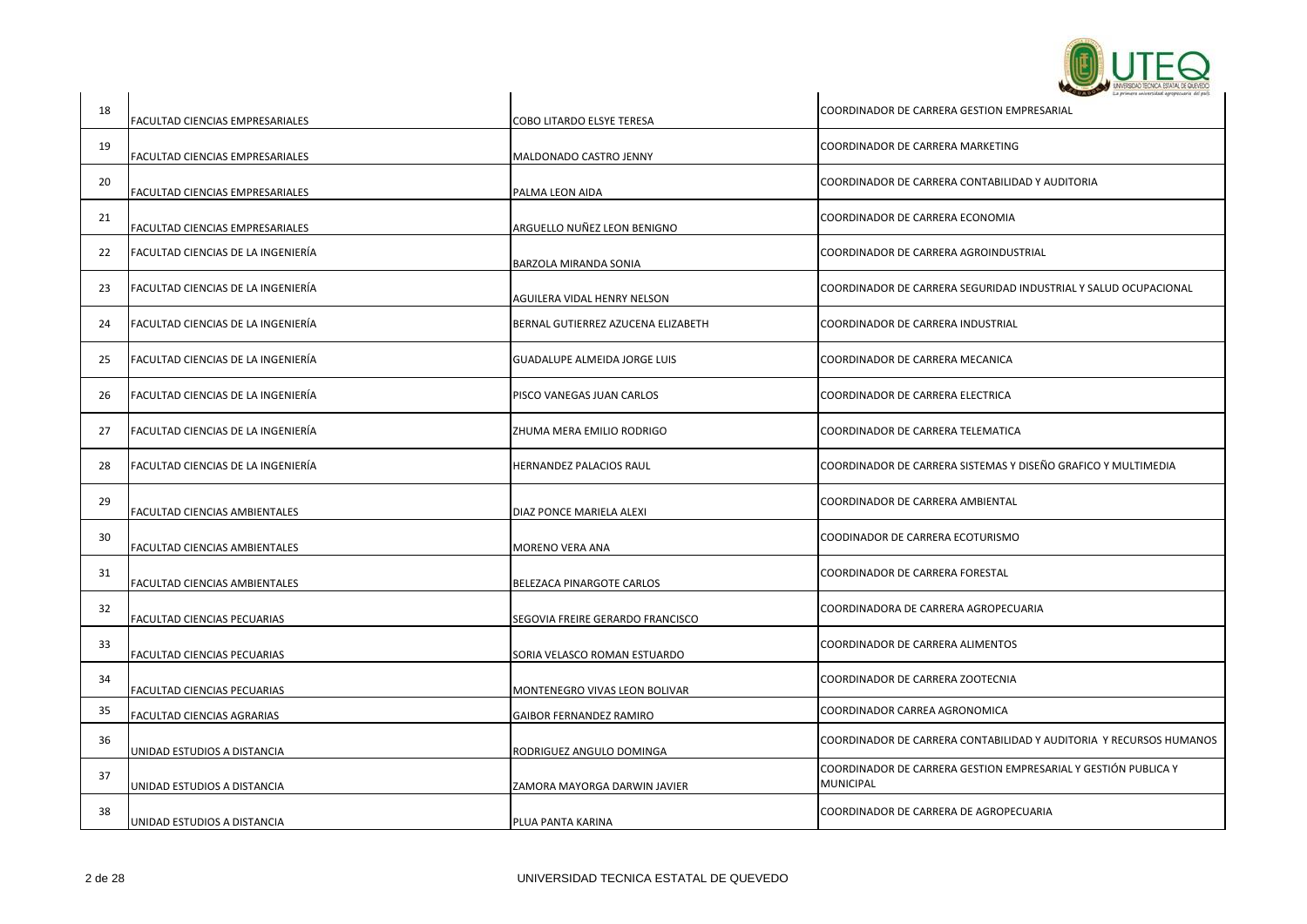

| 39 | UNIDAD ESTUDIOS A DISTANCIA   | CARDENAS ZEA MIRIAM             | La primera solversidad apropecuaria del pal<br>COORDINADOR DE CARRERA SISTEMAS |
|----|-------------------------------|---------------------------------|--------------------------------------------------------------------------------|
| 40 | UNIDAD ESTUDIOS A DISTANCIA   | VILLARROEL PUMA MARCO FERNANDO  | COORDINADOR DE CARRERA MARKETING Y COMERCIO INTERNACIONAL E ING.<br>COMERCIAL  |
| 41 | FACULTAD DERECHO              | CHALEN ESCALANTE ENRIQUE ANIBAL | COORDINADOR DE CARRERA DERECHO                                                 |
| 42 | UNIDAD DE ADMISION Y REGISTRO | <b>ESCOBAR TERAN HAROLD</b>     | COORDINADOR UNIDAD DE ADMISION Y REGISTRO                                      |
| 43 | <b>RECTORADO</b>              | VELIZ INTRIAGO MARIA BEATRIZ    | TECNICO ADMINISTRATIVO                                                         |
| 44 | <b>RECTORADO</b>              | ROBAYO QUINTO YORGE WILMER      | CONSERJE                                                                       |
| 45 | VICE-RECTORADO ACADEMICO      | ERAZO PRADO MERCY RUTH          | ANALISTA DE AUTORIDAD UNIVERSITARIA                                            |
| 46 | VICE-RECTORADO ACADEMICO      | PALLO VELAÑA MONICA AMPARO      | ANALISTA DE AUTORIDAD UNIVERSITARIA                                            |
| 47 | VICE-RECTORADO ADMINISTRATIVO | GOMEZ PONGUILLO EVA RUTH        | ANALISTA DE AUTORIDAD UNIVERSITARIA                                            |
| 48 | DIRECCION ACADEMICA           | GANCHOZO LOOR MELIDA HERMELINDA | TECNICO ADMINISTRATIVO                                                         |
| 49 | <b>RELACIONES PUBLICAS</b>    | MOLINA ALMEIDA ADRIANA GISSELA  | ASISTENTE DE RELACIONES PUBLICAS                                               |
| 50 | SECRETARÍA GENERAL            | PINCAY ORTEGA MARIA JACQUELINE  | ANALISTA DE DOCUMENTACION ARCHIVO Y CERTIFICACION 2                            |
| 51 | SECRETARÍA GENERAL            | LARA VERA EDWIN ALEJANDRO       | ANALISTA DE DOCUMENTACION ARCHIVO Y CERTIFICACION 1                            |
| 52 | <b>SECRETARÍA GENERAL</b>     | GOMEZ BARRE SANDRA CECILIA      | ANALISTA DE DOCUMENTACION ARCHIVO Y CERTIFICACION 1                            |
| 53 | SECRETARÍA GENERAL            | MUÑOZ LOOR RODRIGO NICANOR      | ANALISTA DE DOCUMENTACION ARCHIVO Y CERTIFICACION 1                            |
| 54 | <b>COMPRAS PUBLICAS</b>       | AREVALO TOBAR YUNI ELIZABETH    | ANALISTA DE COMPRAS PUBLICAS 2                                                 |
| 55 | <b>COMPRAS PUBLICAS</b>       | FIGUEROA QUILA LAURA ELVIRA     | ANALISTA DE COMPRAS PUBLICAS 1                                                 |
| 56 | <b>COMPRAS PUBLICAS</b>       | ROSADO MONTOYA MILDRED LILI     | ANALISTA DE COMPRAS PUBLICAS 2                                                 |
| 57 | CONTROL DE ACTIVOS Y BODEGA   | ROBINSON VERA EDISON GABRIEL    | ANALISTA DE ACTIVOS FIJOS                                                      |
| 58 | CONTROL DE ACTIVOS Y BODEGA   | DELGADO ZAMORA MARIA ISABEL     | ANALISTA DE ACTIVOS FIJOS                                                      |
| 59 | CONTROL DE ACTIVOS Y BODEGA   | TRIANA MUÑOZ MARIO ROBERTO      | ASISTENTE DE ACTIVOS FIJOS                                                     |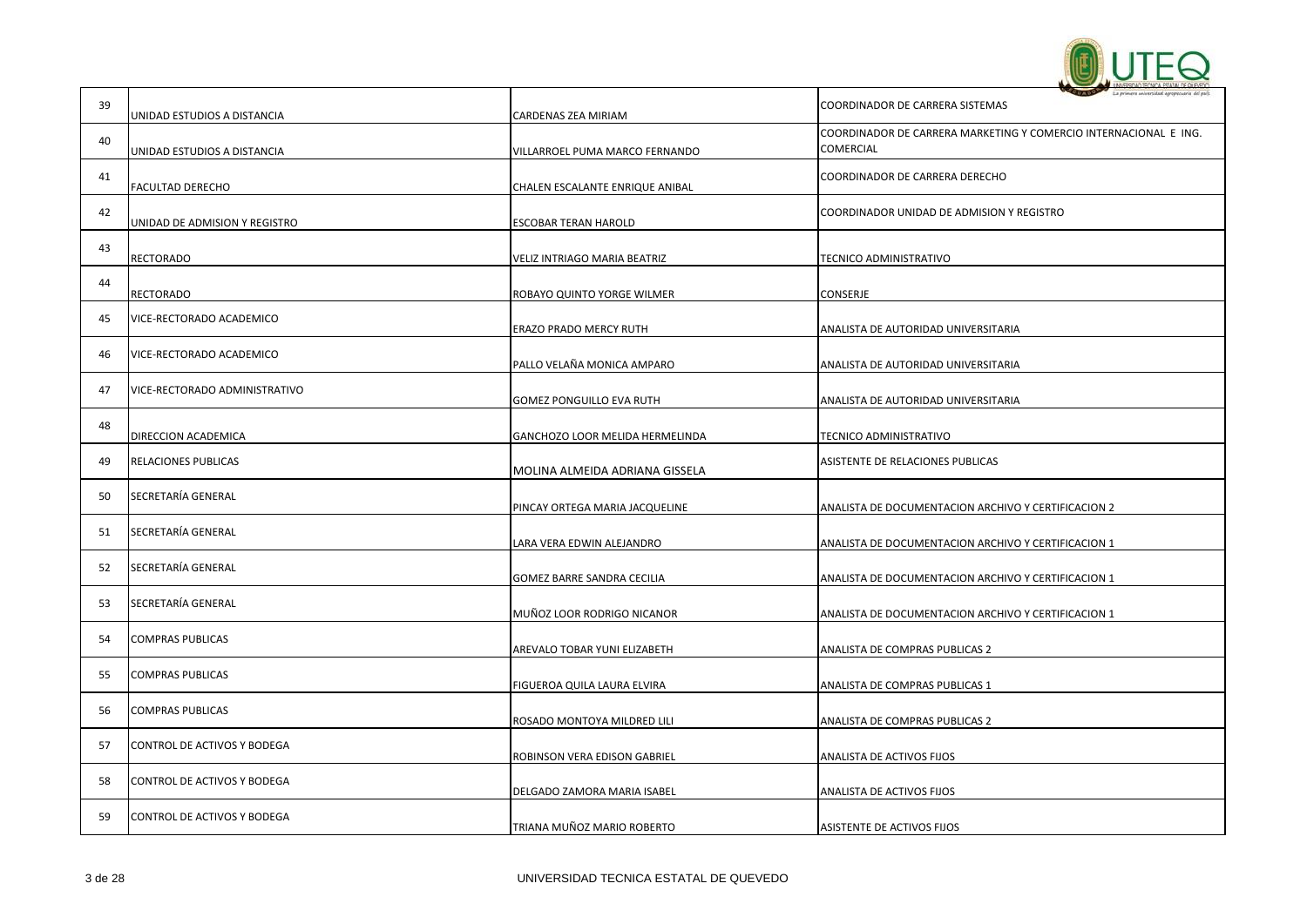

| 60 | CONTROL DE ACTIVOS Y BODEGA | PALACIOS GOMEZ IRVING ANTONIO      | ASISTENTE DE ACTIVOS FIJOS                      |
|----|-----------------------------|------------------------------------|-------------------------------------------------|
| 61 | CONTROL DE ACTIVOS Y BODEGA | TOALA BAQUE ANGEL MANUEL           | ASISTENTE DE CONTROL DE BODEGAS                 |
| 62 | PROCURADURÍA                | SANTILLAN FLOR GLADYS MAGDALENA    | PROCURADOR 1                                    |
| 63 | <b>POSGRADO</b>             | PARRAGA PADILLA CARMEN ELIZABETH   | TECNICO ADMINISTRATIVO                          |
| 64 | <b>POSGRADO</b>             | FLORES GUERRA MARIO GABRIEL        | CONSERJE                                        |
| 65 | POSGRADO                    | ZAMBRANO PLAZA ANGEL GERMAN        | <b>OFICINISTA</b>                               |
| 66 | <b>TALENTO HUMANO</b>       | FAJARDO ROMERO JESSICA DEL ROCIO   | ANALISTA DE TALENTO HUMANO 2                    |
| 67 | <b>TALENTO HUMANO</b>       | GANCHOZO FLOREANO AMERICA INES     | ANALISTA DE TALENTO HUMANO 1                    |
| 68 | <b>TALENTO HUMANO</b>       | CEDEÑO ANDRADE VICTOR              | ANALISTA DE TALENTO HUMANO 1                    |
| 69 | <b>TALENTO HUMANO</b>       | CARDENAS MOLINA CARMEN VIRGINIA    | ANALISTA DE TALENTO HUMANO 2                    |
| 70 | <b>TALENTO HUMANO</b>       | ORTIZ BASANTES MERY ARACELY        | ANALISTA DE TALENTO HUMANO 2                    |
| 71 | <b>TALENTO HUMANO</b>       | SOLIS BARROS WASHINGTON EDUARDO    | CONSERJE                                        |
| 72 | TALENTO HUMANO              | GARCIA SABANDO ROMULO ISAIAS       | MEDICO OCUPACIONAL                              |
| 73 | <b>TALENTO HUMANO</b>       | RODRIGUEZ GUALE JOSE LEONARDO      | ESPECIALISTA EN SEGURIDAD E HIGIENE OCUPACIONAL |
| 74 | BIENESTAR UNIVERSITARIO     | FERNANDEZ HIDALGO ELSA DE JESUS    | <b>TRABAJADOR SOCIAL</b>                        |
| 75 | BIENESTAR UNIVERSITARIO     | RIVADENEIRA INTRIAGO MARIANA JESUS | PSICOLOGA                                       |
| 76 | BIENESTAR UNIVERSITARIO     | VILLON VILLEGAS MAGNO RICARDO      | PROMOTOR UNIVERSITARIO (CORO)                   |
| 77 | BIENESTAR UNIVERSITARIO     | REYES TORRES GUILLERMO RIGOBERTO   | PROMOTOR UNIVERSITARIO                          |
| 78 | BIENESTAR UNIVERSITARIO     | ALARCON LOPEZ JUAN JONNY           | ASISTENTE DE PROMOTOR UNIVERSITARIO             |
| 79 | BIENESTAR UNIVERSITARIO     | SANCHEZ CORDOVA ADELAIDA JACKELINE | ASISTENTE DE PROMOTOR UNIVERSITARIO             |
| 80 | BIENESTAR UNIVERSITARIO     | JARAMILLO OLIVO GUILLERMO BARTOLO  | ASISTENTE DE PROMOTOR UNIVERSITARIO             |
|    |                             |                                    |                                                 |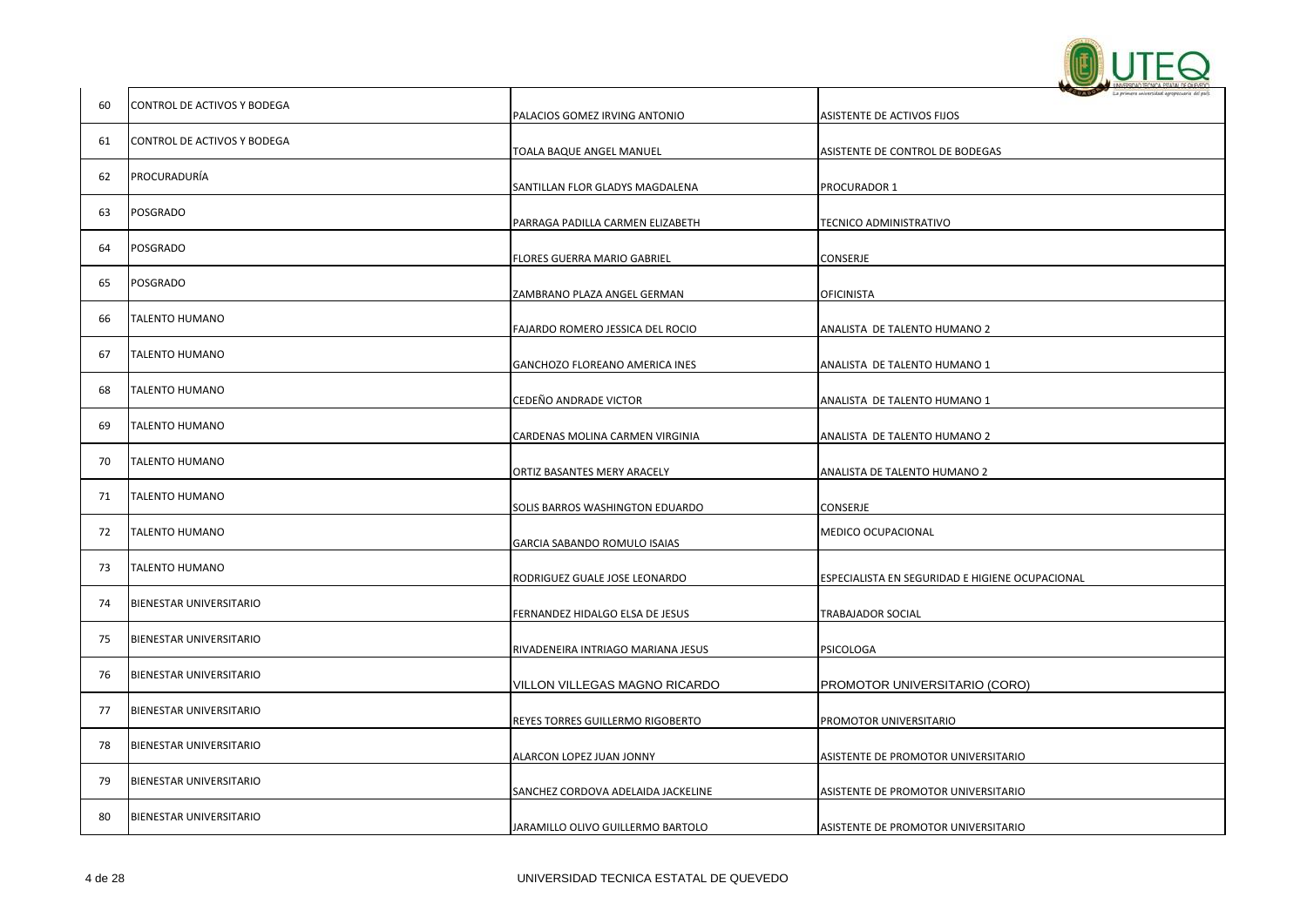

|     |                                                                                         |                                    | The factories messaging wild decision and kind                                                     |
|-----|-----------------------------------------------------------------------------------------|------------------------------------|----------------------------------------------------------------------------------------------------|
| 81  | BIENESTAR UNIVERSITARIO                                                                 | MORAN SUAREZ FERNANDO DANIEL       | ASISTENTE DE PROMOTOR UNIVERSITARIO                                                                |
| 82  | BIENESTAR UNIVERSITARIO                                                                 | MIRANDA ULLON SANTOS JUAN          | ASISTENTE DE PROMOTOR UNIVERSITARIO                                                                |
| 83  | BIENESTAR UNIVERSITARIO                                                                 | PEREZ CARRANZA JORGE SANTIAGO      | ASISTENTE DE PROMOTOR UNIVERSITARIO                                                                |
| 84  | EVALUACION, DESARROLLO Y ASEGURAMIENTO INSTITUCIONAL-FACULTAD<br>CIENCIAS EMPRESARIALES | RODRIGUEZ VELEZ YOCONDA PILAR      | ANALISTA DE PLANIFICACION 1                                                                        |
| 85  | EVALUACION, DESARROLLO Y ASEGURAMIENTO INSTITUCIONAL-FACULTAD<br>CIENCIAS EMPRESARIALES | PALMA ALAVA PABLO ELVER            | ANALISTA DE PLANIFICACION 2                                                                        |
| 86  | EVALUACION INTERNA-FACULTAD CIENCIAS PECUARIAS                                          | DIAZ OCAMPO RAUL GILBERTO          | PRESIDENTE DE COMISIÓN GENERAL DE EVALUACIÓN INTERNA-PROFESOR TITULAR<br>PRINCIPAL NIVEL 1 GRADO 6 |
| 87  | EVALUACION INTERNA                                                                      | GARCES ESTRELLA SORAYA MAGALLY     | ANALISTA DE EVALUACION 2                                                                           |
| 88  | EVALUACION INTERNA                                                                      | BRIONES CHILAN ERASMO LIDER        | ANALISTA DE EVALUACION 1                                                                           |
| 89  | <b>FINANCIERO</b>                                                                       | LOOR ALCIVAR LAURO FREDDY          | TECNICO ADMINISTRATIVO                                                                             |
| 90  | FINANCIERO                                                                              | MINOTA CAMPOS PRENLIN DULLIS       | CONSERJE                                                                                           |
| 91  | PRESUPUESTO                                                                             | SANCHEZ FUENTES ESTHER ANGELA      | ANALISTA DE PRESUPUESTO 2                                                                          |
| 92  | PRESUPUESTO                                                                             | VARELA CARRANZA YESENIA MONSERRATE | ANALISTA DE PRESUPUESTO 3                                                                          |
| 93  | CONTABILIDAD                                                                            | FALCONES ESPINOZA EMMA MARIA       | <b>CONTADOR GENERAL</b>                                                                            |
| 94  | CONTABILIDAD                                                                            | MENDOZA LERTORA MARIA ALEXANDRA    | ANALISTA DE CONTABILIDAD 1                                                                         |
| 95  | CONTABILIDAD                                                                            | VELIZ CHEVEZ CARMEN MAGDALENA      | ANALISTA DE CONTABILIDAD 1                                                                         |
| 96  | TESORERÍA                                                                               | GARCES BARCO WILMER EDUARDO        | <b>TESORERO GENERAL</b>                                                                            |
| 97  | APOYO A LA GESTION                                                                      | YEPEZ SALINAS WILSON ANTONIO       | TECNICO DE AUDIO Y VIDEO                                                                           |
| 98  | APOYO A LA GESTION                                                                      | PLUAS MUÑOZ EDUARDO MANUEL         | CONSERJE                                                                                           |
| 99  | APOYO A LA GESTION                                                                      | CRIOLLO VELOZ PAULINO EFRAIN       | ASISTENTE                                                                                          |
| 100 | SERVICIOS UNIVERSITARIOS                                                                | ZAMBRANO LOPEZ GERMANIA JANETH     | CONSERJE                                                                                           |
| 101 | SERVICIOS UNIVERSITARIOS                                                                | ALCIVAR ESPINALES JOSE MANUEL      | <b>GASFITERO</b>                                                                                   |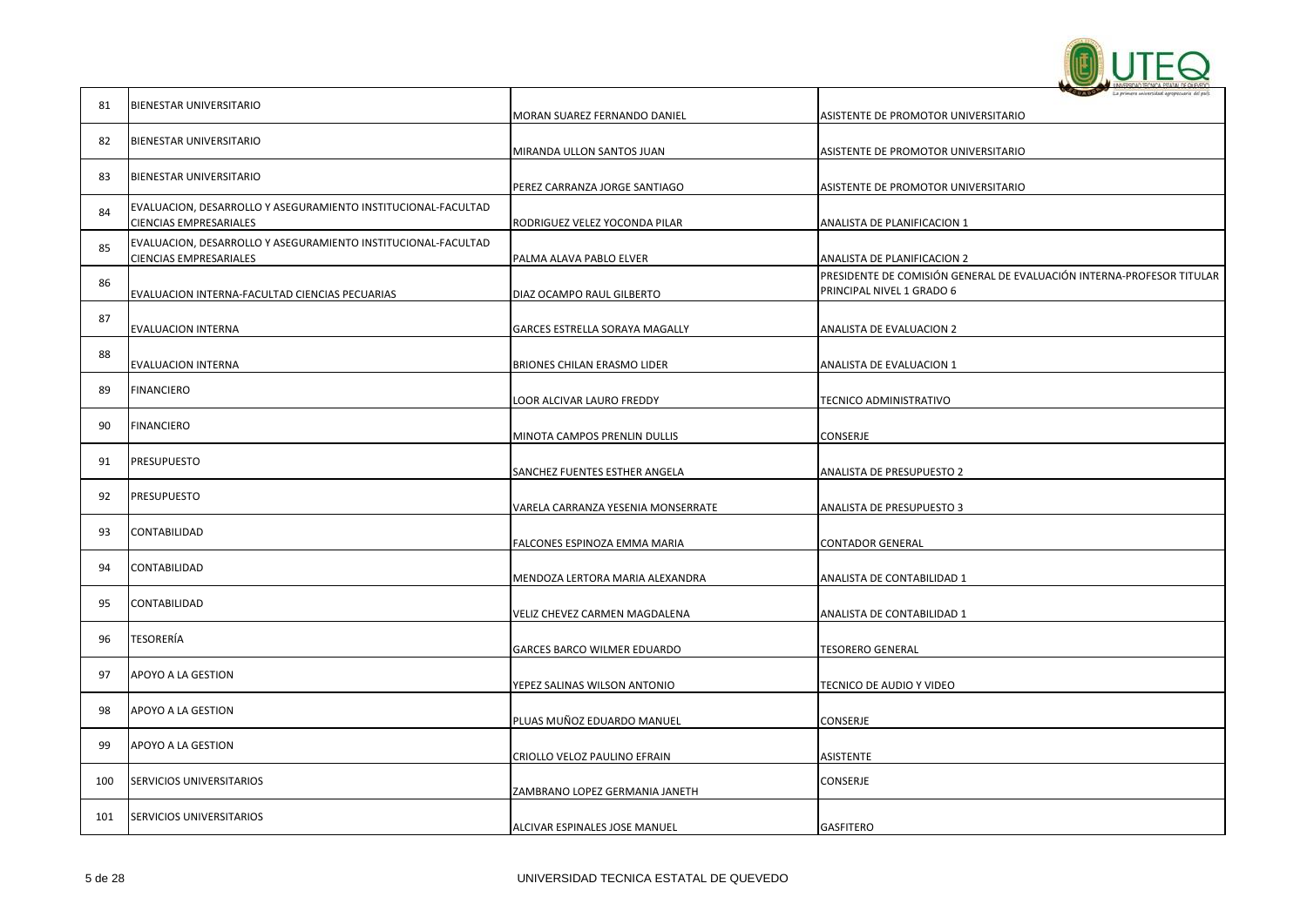

| 102 | SERVICIOS UNIVERSITARIOS        | CANO HERRERA GALO TEOBALDO            | AUXILIAR DE MANTENIMIENTO                   |
|-----|---------------------------------|---------------------------------------|---------------------------------------------|
| 103 | SERVICIOS UNIVERSITARIOS        | CARABAJO PERALTA JULIO HUMBERTO       | GASFITERO                                   |
| 104 | SERVICIOS UNIVERSITARIOS        | CARRANZA CARRANZA JAVIER MAXIMO       | AUXILIAR DE MANTENIMIENTO                   |
| 105 | SERVICIOS UNIVERSITARIOS        | CERCADO COBEÑA NEIL FRANCISCO         | AUXILIAR DE MANTENIMIENTO                   |
| 106 | SERVICIOS UNIVERSITARIOS        | ERAZO FERNANDEZ FRANKLIN RAFAEL       | AUXILIAR DE MANTENIMIENTO                   |
| 107 | <b>SERVICIOS UNIVERSITARIOS</b> | FRANCO VEAS FELIX WILMER              | ELECTRICISTA                                |
| 108 | SERVICIOS UNIVERSITARIOS        | MACIAS GARCIA JAVIER ENRIQUE          | AUXILIAR DE MANTENIMIENTO                   |
| 109 | SERVICIOS UNIVERSITARIOS        | PAEZ RECALDE ELVIS RENE               | AUXILIAR DE MANTENIMIENTO                   |
| 110 | SERVICIOS UNIVERSITARIOS        | REINA CHENCHE HECTOR TOMAS            | ALBAÑIL                                     |
| 111 | SERVICIOS UNIVERSITARIOS        | VARGAS SANCHEZ NESTOR SILVIDE         | AUXILIAR DE MANTENIMIENTO                   |
| 112 | SERVICIOS UNIVERSITARIOS        | ALVAREZ YOZA DANNY DANIEL             | OPERADOR DE MAQUINA                         |
| 113 | SERVICIOS UNIVERSITARIOS        | SALDAÑA MORA EUDER BENEDICTO          | AUXILIAR DE MANTENIMIENTO                   |
| 114 | TECNOLOGIA DE LA INFORMACION    | FIALLOS BARRIONUEVO ALEX ROSENDO      | ANALISTA DE TECNOLOGIAS DE LA INFORMACION 2 |
| 115 | TECNOLOGIA DE LA INFORMACION    | ULLOA CALERO MERCY MAGDALENA          | ANALISTA DE TECNOLOGIAS DE LA INFORMACION 1 |
| 116 | TECNOLOGIA DE LA INFORMACION    | MORA SEGURA ANGEL WASHINGTON          | ANALISTA DE TECNOLOGIAS DE LA INFORMACION 1 |
| 117 | TECNOLOGIA DE LA INFORMACION    | TOAZA FIERRO GERARDO EUSCADY          | ANALISTA DE TECNOLOGIAS DE LA INFORMACION 1 |
| 118 | TECNOLOGIA DE LA INFORMACION    | AGUIRRE PEREZ MARGOTH DE LAS MERCEDES | ANALISTA DE TECNOLOGIAS DE LA INFORMACION 2 |
| 119 | TECNOLOGIA DE LA INFORMACION    | SANCHEZ FUENTES OSCAR ALBERTO         | CONSERJE                                    |
| 120 | TECNOLOGIA DE LA INFORMACION    | CHAVEZ BOZA BETTY MARGARITA           | ANALISTA DE TECNOLOGIAS DE LA INFORMACION 2 |
| 121 | TECNOLOGIA DE LA INFORMACION    | BOBADILLA LLAGUNO MARJORIE ARACELY    | ASISTENTE DE TECNOLOGIAS DE LA INFORMACION  |
| 122 | TECNOLOGIA DE LA INFORMACION    | CEDEÑO SALAZAR CLOTARIO BLADIMIR      | ANALISTA DE TECNOLOGIAS DE LA INFORMACION 2 |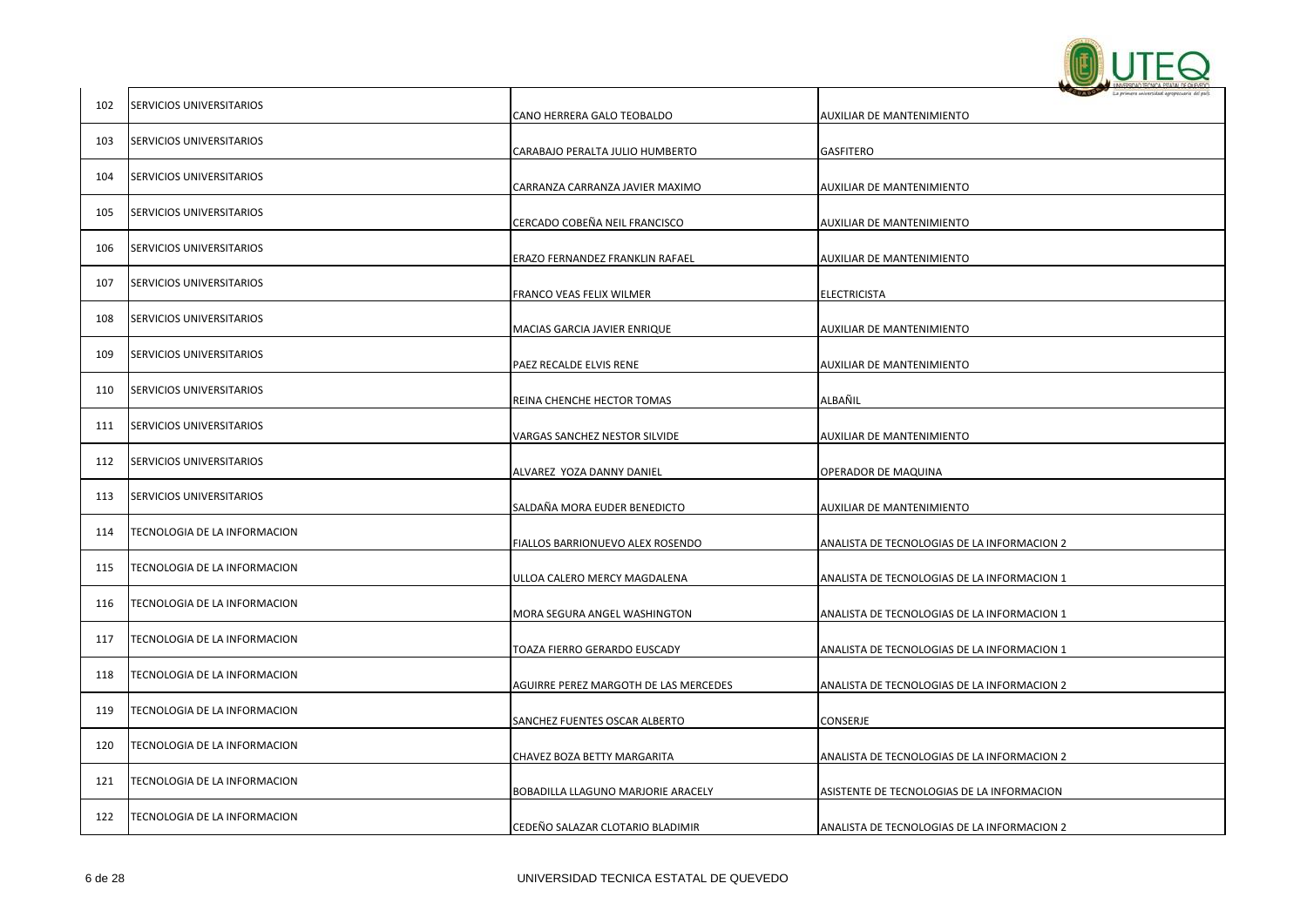

| 123 | TECNOLOGIA DE LA INFORMACION |                                       |                                               |
|-----|------------------------------|---------------------------------------|-----------------------------------------------|
|     |                              | IBARRA ALAVA MERY YOLANDA             | ANALISTA DE TECNOLOGIAS DE LA INFORMACION 1   |
| 124 | TECNOLOGIA DE LA INFORMACION | ZORRILLA SEGURA MARCIANO GABRIEL      | CONSERJE                                      |
| 125 | <b>BIBLIOTECA</b>            | MUÑOZ ZAMORA ELITE MARGOTH            | <b>BIBLIOTECARIO</b>                          |
| 126 | <b>BIBLIOTECA</b>            | PEREZ MERO TANIA MONSERRATE           | <b>BIBLIOTECARIO</b>                          |
| 127 | <b>BIBLIOTECA</b>            | ROMERO VALENCIA ANGEL GERMAN          | ASISTENTE DE BIBLIOTECA                       |
| 128 | <b>SERVICIOS MEDICOS</b>     | INTRIAGO ZAMORA YOBER STALIN          | <b>MEDICO GENERAL</b>                         |
| 129 | <b>SERVICIOS MEDICOS</b>     | LOOR INTRIAGO MIRYAN MARIA            | <b>MEDICO GENERAL</b>                         |
| 130 | <b>SERVICIOS MEDICOS</b>     | ALVAREZ AYALA GABRIELA ADRIANA        | ENFERMERA                                     |
| 131 | <b>SERVICIOS MEDICOS</b>     | SOLANO CHICHANDE CRISTHIAN DAVID      | <b>ODONTOLOGO</b>                             |
| 132 | <b>TRANSPORTE</b>            | MORANTE ANCHUNDIA DANIEL ASSAD        | ANALISTA DE ACTIVOS FIJOS                     |
| 133 | <b>TRANSPORTE</b>            | MERO ALCIVAR CRISTOBAL COLON          | <b>CHOFER</b>                                 |
| 134 | <b>TRANSPORTE</b>            | MORAN MONTOYA ALBERTO ANTONIO         | <b>CHOFER</b>                                 |
| 135 | <b>TRANSPORTE</b>            | CEVALLOS ESCANDON GUIDO ENRIQUE       | <b>CHOFER</b>                                 |
| 136 | <b>TRANSPORTE</b>            | GUTIERREZ ACEVEDO JORGE LUIS          | <b>CHOFER</b>                                 |
| 137 | <b>TRANSPORTE</b>            | SANCHEZ LOOR BOLIVAR ALEJANDRO        | <b>CHOFER</b>                                 |
| 138 | <b>TRANSPORTE</b>            | LOOR URETA HOMERO RAFAEL              | <b>CHOFER</b>                                 |
| 139 | <b>ADMISION Y REGISTRO</b>   | CAMPOVERDE MENDOZA LUCRECIA GUADALUPE | SECRETARIO ABOGADO                            |
| 140 | <b>ADMISION Y REGISTRO</b>   | VELIZ REQUENE HILVER ROGER            | ANALISTA DE ELABORACION Y REGISTRO DE TITULOS |
| 141 | <b>ADMISION Y REGISTRO</b>   | VELIZ INTRIAGO MARIA DETSY            | ANALISTA DE ELABORACION Y REGISTRO DE TITULOS |
| 142 | <b>ADMISION Y REGISTRO</b>   | SILVA TORRES MAGALY LOURDES           | ANALISTA DE ELABORACION Y REGISTRO DE TITULOS |
| 143 | <b>ADMISION Y REGISTRO</b>   | ZABALA BUENAÑO ALFREDO                | SECRETARIO ABOGADO, ENCARGADO                 |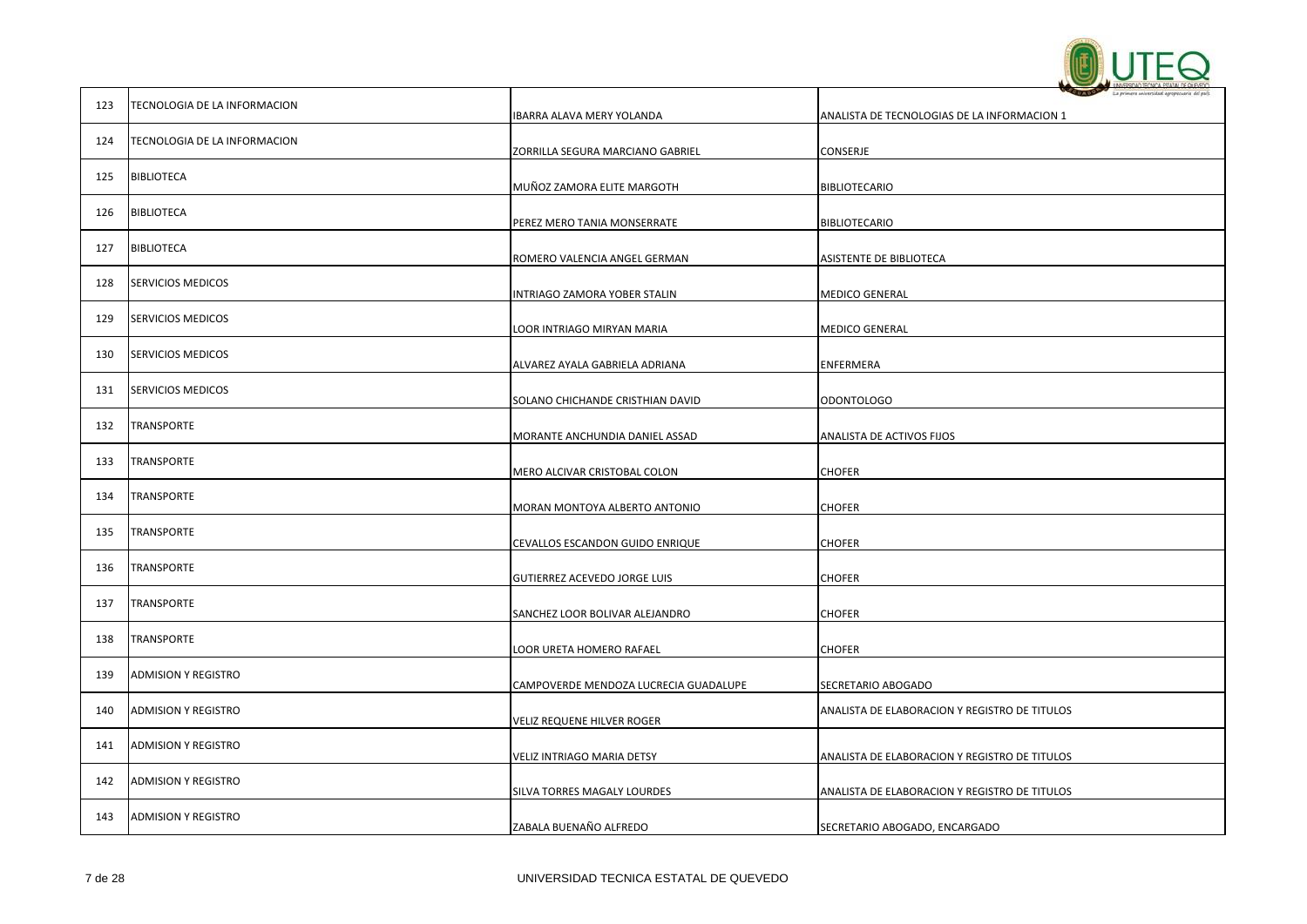

|     |                                                                            |                                    | - La primera universidad agropecuaria del país |
|-----|----------------------------------------------------------------------------|------------------------------------|------------------------------------------------|
| 144 | ADMISION Y REGISTRO                                                        | MENDOZA CUELLAR RICHARD ANTONIO    | CONSERJE                                       |
| 145 | FACULTAD CIENCIAS AGRARIAS                                                 | TELLO RIZZO DAYSY ELIZABETH        | TECNICO ADMINISTRATIVO                         |
| 146 | UNIDAD DE INVESTIGACION                                                    | CHILUISA TRIANA NORA FERNANDA      | TECNICO ADMINISTRATIVO                         |
| 147 | FACULTAD CIENCIAS AGRARIAS                                                 | PARRAGA MORA GYMMY LEONID          | CONSERJE                                       |
| 148 | FACULTAD CIENCIAS AGRARIAS                                                 | SUAREZ ARANA HECTOR JAVIER         | CONSERJE                                       |
| 149 | FACULTAD CIENCIAS DE LA INGENIERÍA                                         | BONILLA CARBO MONICA LORENA        | TECNICO ADMINISTRATIVO                         |
| 150 | FACULTAD CIENCIAS DE LA INGENIERÍA                                         | ANDRADE ARIAS CARLOS ANTONIO       | <b>TECNICO ADMINISTRATIVO</b>                  |
| 151 | FACULTAD CIENCIAS DE LA INGENIERÍA                                         | SOLIS GARCIA ENRIQUE RODOLFO       | CONSERJE                                       |
| 152 | FACULTAD CIENCIAS DE LA INGENIERÍA                                         | CEDEÑO CHAVEZ CRISTOBAL COLON      | CONSERJE                                       |
| 153 | FACULTAD CIENCIAS DE LA INGENIERÍA                                         | UBE ALCIVAR ANGEL NELSON           | CONSERJE                                       |
| 154 | FACULTAD CIENCIAS DE LA INGENIERÍA                                         | MALLEA CARRANZA FERNADO ALBINO     | CONSERJE                                       |
| 155 | FACULTAD CIENCIAS DE LA INGENIERÍA                                         | PARRAGA VISTIN RICARDO ERNESTO     | AUXILIAR DE MANTENIMIENTO                      |
| 156 | FACULTAD CIENCIAS DE LA INGENIERÍA                                         | TRIANA MUÑOZ RICARDO ARTURO        | TECNICO DE MANTENIMIENTO                       |
| 157 | FACULTAD CIENCIAS DE LA INGENIERÍA-LABORATORIO DE OPERACIONES<br>UNITARIAS | COELLO MONTOYA AMADO ENRIQUE       | ASISTENTE DE LABORATORIO-FCI                   |
| 158 | FACULTAD CIENCIAS PECUARIAS                                                | CARREÑO RODRIGUEZ YUNI ISABEL      | TECNICO ADMINISTRATIVO                         |
| 159 | FACULTAD CIENCIAS PECUARIAS                                                | MENDIETA DELGADO LUIS GALO         | CONSERJE                                       |
| 160 | FACULTAD CIENCIAS PECUARIAS                                                | VILLEGAS BARROS KLEBER NARCISO     | CONSERJE                                       |
| 161 | FACULTAD CIENCIAS PECUARIAS                                                | FLORES MUÑOZ JAIME ENRIQUE         | CONSERJE                                       |
| 162 | FACULTAD CIENCIAS PECUARIAS                                                | VILLARROEL POSLIGUA JAVIER ORLANDO | CONSERJE                                       |
| 163 | FACULTAD CIENCIAS PECUARIAS                                                | MONCAYO CAMPO FLORO NICOLAS        | <b>CONSERJE</b>                                |
| 164 | FACULTAD CIENCIAS PECUARIAS                                                | ALAVA ALCIVAR PEDRO LENIN          | <b>BIBLIOTECARIO</b>                           |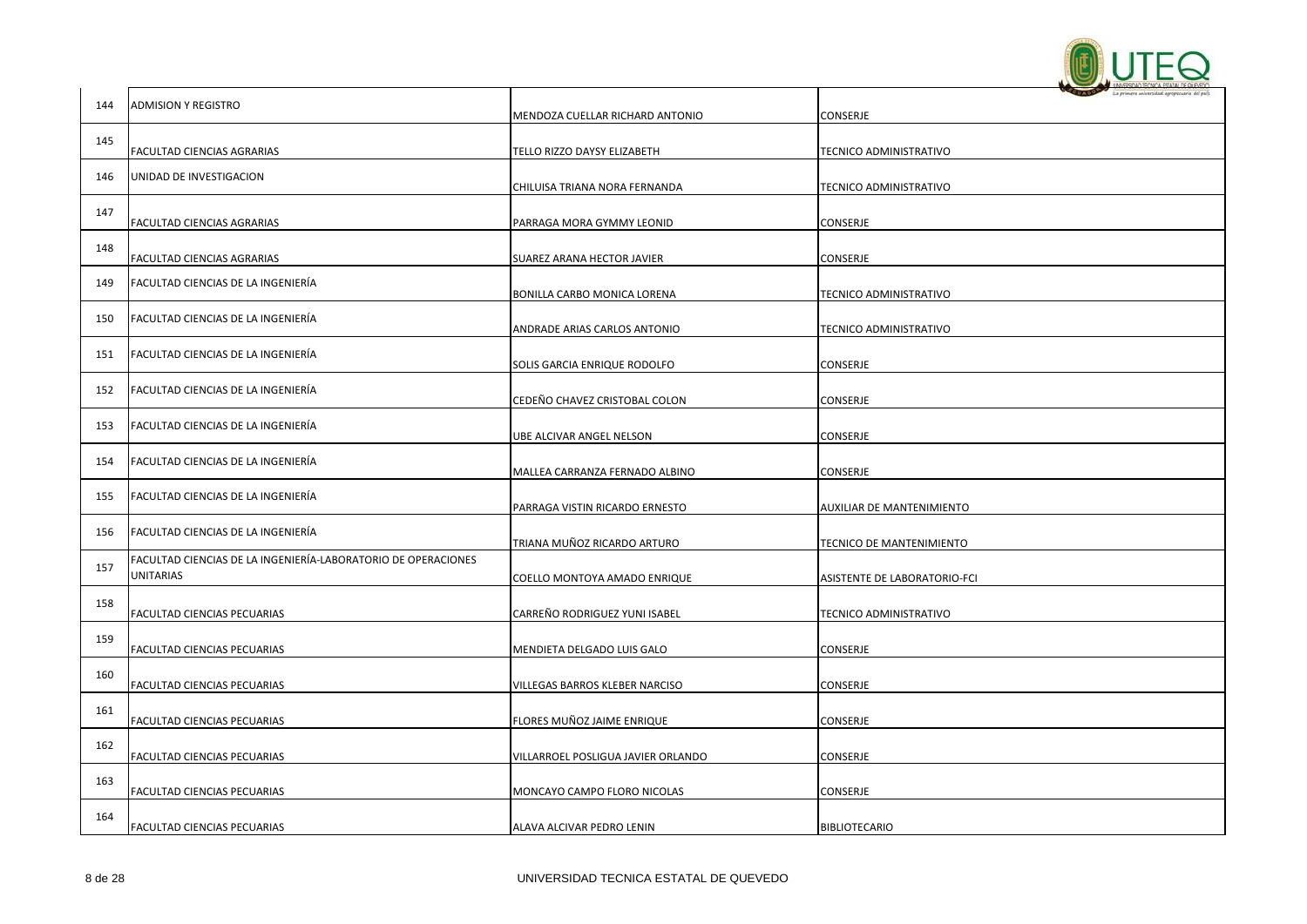

|     |                                            |                                 | La primera selettridad aproposatria del pa |
|-----|--------------------------------------------|---------------------------------|--------------------------------------------|
| 165 | <b>FACULTAD CIENCIAS AMBIENTALES</b>       | DELGADO BLANCA NEFI             | TECNICO ADMINISTRATIVO                     |
| 166 | <b>FACULTAD CIENCIAS AMBIENTALES</b>       | ARCOS AZA MANUEL ANTONIO        | TRABAJADOR AGRICOLA                        |
| 167 | <b>FACULTAD CIENCIAS AMBIENTALES</b>       | BECERRIN BURGOS JUAN ROBERTO    | CONSERJE                                   |
| 168 | FINCA LA REPRESA                           | BRIONES MONTECE DANIEL DOMINGO  | AUXILIIAR AGROPECUARIO                     |
| 169 | FINCA LA REPRESA                           | PAREDES QUINTO DIOMEDES ENRIQUE | AUXILIIAR AGROPECUARIO                     |
| 170 | FACULTAD CIENCIAS AMBIENTALES              | SALDAÑA MORA FAUSTINO GERMAN    | CONSERJE                                   |
| 171 | <b>FACULTAD CIENCIAS AMBIENTALES</b>       | UBE ALCIVAR FLORENCIO ADOLFO    | CONSERJE                                   |
| 172 | FACULTAD CIENCIAS EMPRESARIALES            | HUACON BUSTAMANTE OMAR DARWING  | TECNICO ADMINISTRATIVO                     |
| 173 | FACULTAD CIENCIAS EMPRESARIALES            | PILLIGUA VERA CARLOS ALBERTO    | COORDINADOR TALLER DE MADERA               |
| 174 | FACULTAD CIENCIAS EMPRESARIALES            | ROSADO MONTOYA SONIA ROCIO      | OFICINISTA                                 |
| 175 | FACULTAD CIENCIAS EMPRESARIALES            | MORALES MENDOZA VERONICA KARINA | <b>OFICINISTA</b>                          |
| 176 | FACULTAD CIENCIAS EMPRESARIALES            | SALAZAR FUENTES JUSTO JOSE      | CONSERJE                                   |
| 177 | FACULTAD CIENCIAS EMPRESARIALES            | VERA TARIRA JAVIER MOISES       | CONSERJE                                   |
| 178 | FACULTAD CIENCIAS EMPRESARIALES            | MURIEL MOREIRA EPIFANIO DOMINGO | CONSERJE                                   |
| 179 | FACULTAD CIENCIAS EMPRESARIALES            | GARCIA BAJAÑA DARWIN JAVIER     | CONSERJE                                   |
| 180 | FACULTAD CIENCIAS EMPRESARIALES            | MENOSCAL TOALA JULIO CESAR      | CONSERJE                                   |
| 181 | FACULTAD CIENCIAS EMPRESARIALES            | ARANDA SANTACRUZ PEDRO JOFFRE   | CONSERJE                                   |
| 182 | UNIDAD ESTUDIOS A DISTANCIA                | CARDENAS DAVILA JONATHAN        | <b>OFICINISTA</b>                          |
| 183 | UNIDAD ESTUDIOS A DISTANCIA                | MONTOYA MEDINA SANDRO YOVANY    | CONSERJE                                   |
| 184 | UNIDAD ESTUDIOS A DISTANCIA                | SIG-TU VELIZ CARLOS SERGEI      | CONSERJE                                   |
| 185 | TECNOLOGÍAS DE LA INFORMACION-LABORATORIOS | <b>BRAULIO JORGE PATRICIO</b>   | LABORATORISTA                              |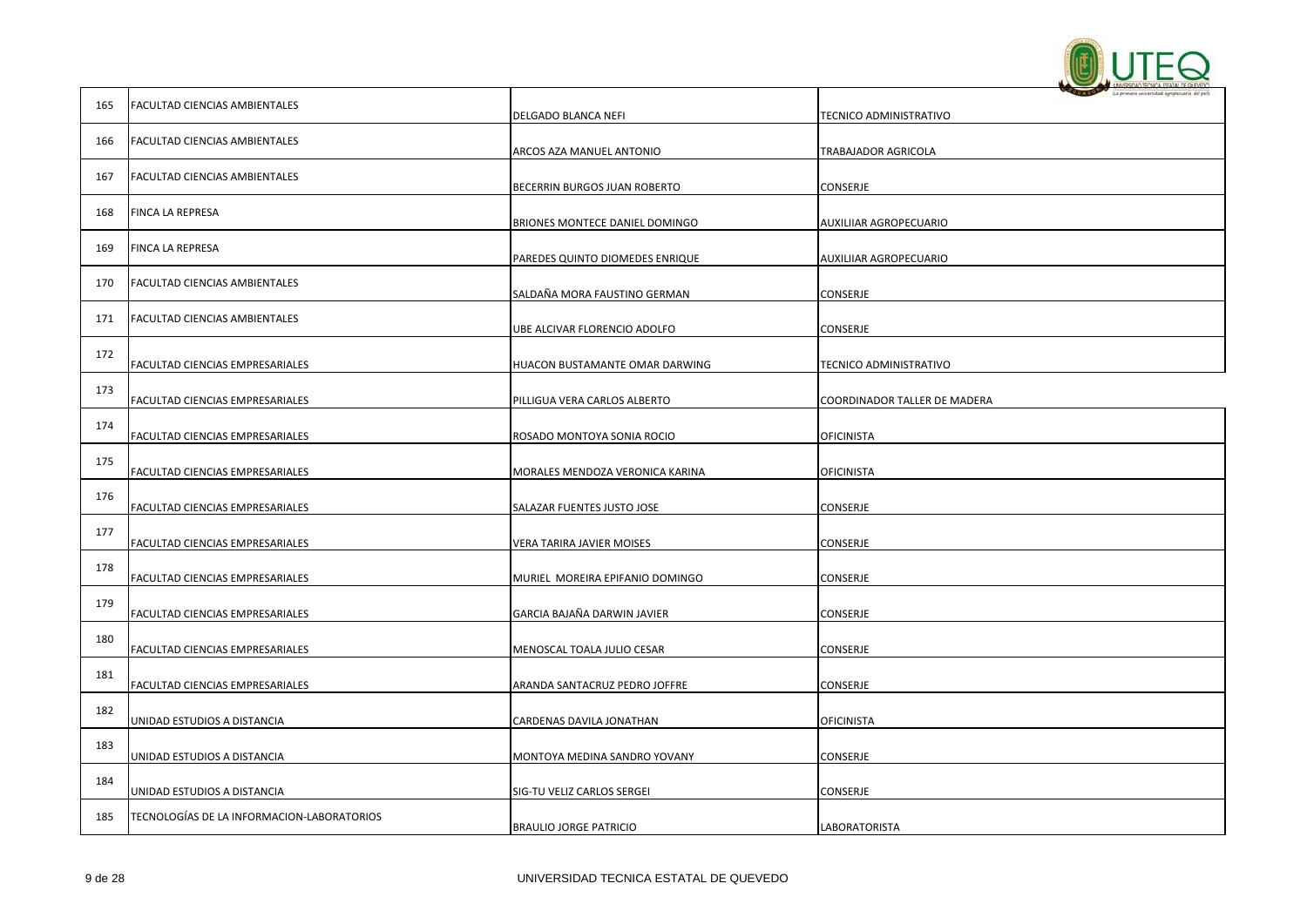

|     |                                                            |                                                          | <b>UNIFISIDIO ECNICA ESTATAL DE GLEVEDO</b><br>La primera universidad agropocuaria del pal |
|-----|------------------------------------------------------------|----------------------------------------------------------|--------------------------------------------------------------------------------------------|
| 186 | TECNOLOGÍAS DE LA INFORMACION-LABORATORIOS                 | GARCIA SANGOQUIZA GINA MAGALY                            | ASISTENTE DE TECNOLOGIAS DE LA INFORMACION                                                 |
| 187 | TECNOLOGÍAS DE LA INFORMACION-LABORATORIOS                 | MORALES ALVAREZ MAGELA MERCEDES                          | ASISTENTE DE TECNOLOGIAS DE LA INFORMACION                                                 |
| 188 | TECNOLOGÍAS DE LA INFORMACION-LABORATORIOS                 | MONCAYO ALMEIDA FRANKLIN JOSE                            | ASISTENTE DE TECNOLOGIAS DE LA INFORMACION                                                 |
| 189 | FACULTAD CIENCIAS AGRARIAS-LABORATORIO BASICOS             |                                                          |                                                                                            |
| 190 | FACULTAD CIENCIAS PECUARIAS-LABORATORIO BROMATOLOGIA       | HERRERA QUIMI JUAN EMILIO<br>RAMOS MAKLIFF LOURDES ROCIO | LABORATORISTA<br>LABORATORISTA                                                             |
| 191 | FACULTAD CIENCIAS PECUARIAS-LABORATORIO RUMIOLOGIA         | ZAPATIER SANTILLAN AURELIO DAVID                         | LABORATORISTA                                                                              |
| 192 | FACULTAD CIENCIAS PECUARIAS-LABORATORIO RUMIOLOGIA         | KAISER ESPINOZA ROBERT ALFREDO                           | AYUDANTE OPERADOR                                                                          |
| 193 | FACULTAD CIENCIAS PECUARIAS-LABORATORIO LACTIOS Y CARNICOS | LEONES ZEVALLOS TANYA DOLORES                            | LABORATORISTA                                                                              |
| 194 | UNIDAD DE INVESTIGACION-LABORATORIO DE BIOTECNOLOGIA       | MENDOZA LEON ANTONIO FRANCISCO                           | LABORATORISTA                                                                              |
| 195 | FACULTAD CIENCIAS AMBIENTALES-LABORATORIO                  | VARGAS SANCHEZ JOSE BENJAMIN                             | ASISTENTE DE LABORATORIO (SUELOS Y AGUAS) FCAMBIENTALES                                    |
| 196 | FINCA LA MARIA                                             | PINTO FERNANDEZ EDUARDO                                  | LIDER DE PRODUCCION                                                                        |
| 197 | <b>FINCA LA MARIA</b>                                      | TAMAY MONTOYA ANGEL GILBERTO                             | ASISTENTE DE PRODUCCION                                                                    |
| 198 | <b>SERVICIOS UNIVERSITARIOS</b>                            | ALVAREZ ZAMBRANO MAYRO DELCINO                           | <b>TRABAJADOR AGRICOLA</b>                                                                 |
| 199 | FINCA LA MARIA                                             | BURGOS SOLORZANO ANDRES FRANCISCO                        | TRABAJADOR AGRICOLA                                                                        |
| 200 | <b>FINCA LA MARIA</b>                                      | CASTRO ALMEIDA JUAN IGNACIO                              | TRABAJADOR AGRICOLA                                                                        |
| 201 | FINCA LA MARIA                                             | FLORES MORAN GREGORIO HUNGRIA                            | TRABAJADOR AGRICOLA                                                                        |
| 202 | <b>FINCA LA MARIA</b>                                      | FUENTES CARRRANZA HOLGER HIPOLITO                        | AUXILIAR AGROPECARIO                                                                       |
| 203 | FINCA LA MARIA                                             | MACIAS TUAREZ FREDDY ANTONIO                             | TRABAJADOR AGRICOLA                                                                        |
| 204 | <b>FINCA LA MARIA</b>                                      | MERINO PINCAY ROBERTO KLEBER                             | TRABAJADOR AGRICOLA                                                                        |
| 205 | <b>FINCA LA MARIA</b>                                      | MOREIRA LOOR JOHAN INOCENTE                              | TRABAJADOR AGRICOLA                                                                        |
| 206 | <b>FINCA LA MARIA</b>                                      | PEREZ ESPINOZA EUGENIO BASILIO                           | AUXILIAR AGROPECARIO                                                                       |
|     |                                                            |                                                          |                                                                                            |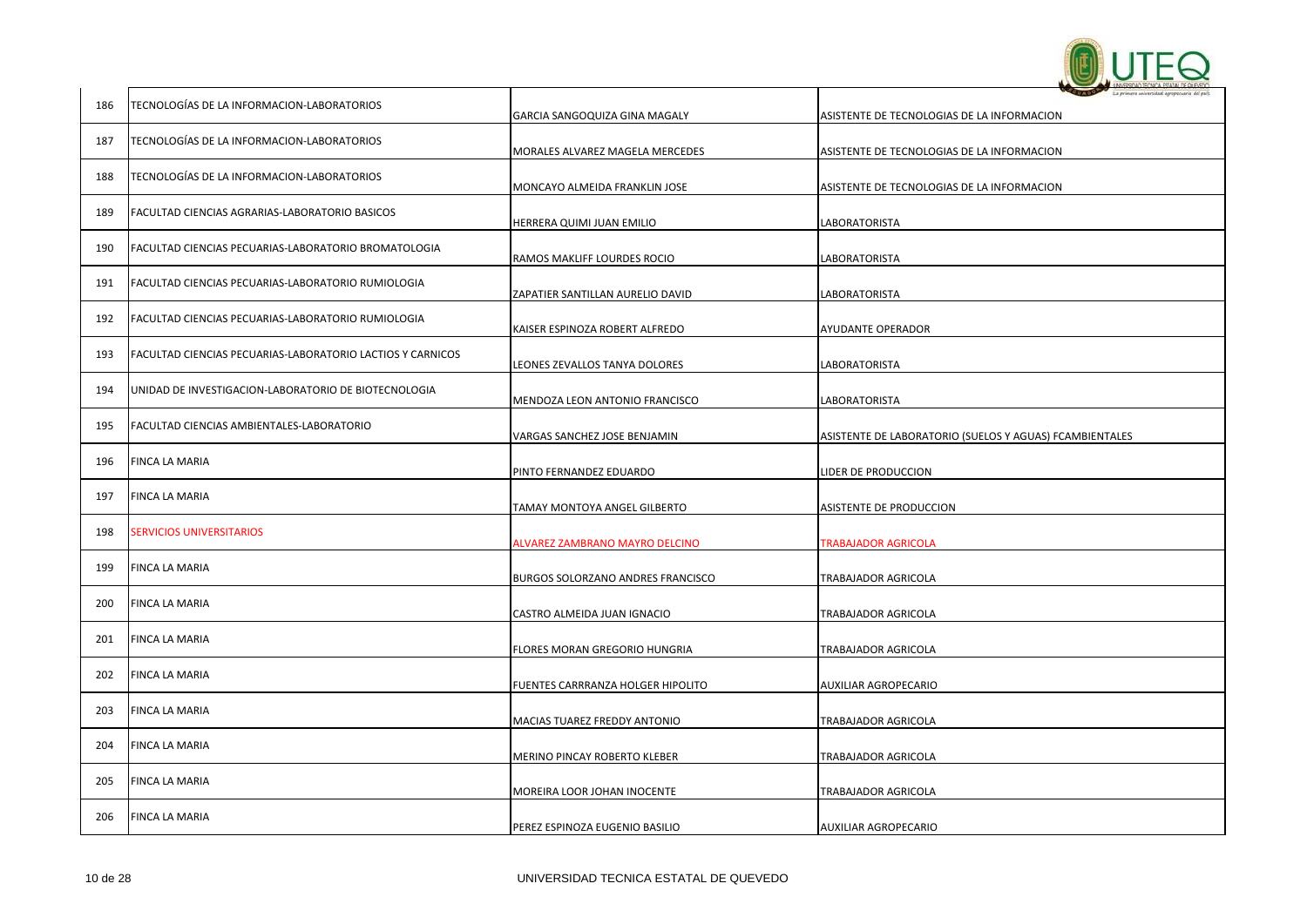

|     |                                                 |                                  | The factories messaging relationship are lead |
|-----|-------------------------------------------------|----------------------------------|-----------------------------------------------|
| 207 | FINCA LA MARIA                                  | RODRIGUEZ FERNANDEZ PEDRO JAVIER | TRABAJADOR AGRICOLA                           |
| 208 | FINCA LA MARIA                                  | SELLAN SILVA ANGEL GREGORIO      | TRABAJADOR AGRICOLA                           |
| 209 | FINCA LA MARIA                                  | ZAMORA VINCES ARMANDO MELANIO    | TRABAJADOR AGRICOLA                           |
| 210 | FINCA LA MARIA                                  | VERA REINA LORENZO ROSENDO       | TRABAJADOR AGRICOLA                           |
| 211 | FINCA LA MARIA                                  | BUENO TAPIA MAXIMO RUFINO        | TRABAJADOR AGRICOLA                           |
| 212 | FINCA LA MARIA                                  | CASQUETE REINA WILFRIDO MARCELO  | TRABAJADOR AGRICOLA                           |
| 213 | FINCA LA MARIA                                  | CEDEÑO MERO DANNY DANIEL         | TRABAJADOR AGRICOLA                           |
| 214 | FINCA LA MARIA                                  | FUENTES CASTRO GERARDO ANDRES    | TRABAJADOR AGRICOLA                           |
| 215 | FINCA LA MARIA                                  | MORA QUINTANA HOLGER DARWIN      | TRABAJADOR AGRICOLA                           |
| 216 | FINCA LA MARIA                                  | SUAREZ SOLIZ NELSON VADIS        | TRABAJADOR AGRICOLA                           |
| 217 | FINCA LA MARIA                                  | OLVERA CADENA MANUEL ADRIANO     | TRABAJADOR AGRICOLA                           |
| 218 | FINCA LA MARIA                                  | TARIRA OLVERA ISIDRO PERFECTO    | TRABAJADOR AGRICOLA                           |
| 219 | FINCA LA MARIA                                  | GURUMENDI TERAN CAIRO ISAAC      | AYUDANTE OPERADOR                             |
| 220 | FINCA LA MARIA                                  | CALDERON BARRI PEDRO ANTONIO     | OPERADOR DE MAQUINARIA AGRICOLA               |
| 221 | FINCA LA REPRESA                                | CASTRO CHAMORRO WILSON ENRIQUE   | TRABAJADOR AGRICOLA                           |
| 222 | FINCA LA REPRESA                                | MEZA OLVERA AGAPITO LEONIDAS     | TRABAJADOR AGRICOLA                           |
| 223 | FINCA LA REPRESA                                | BUSTE MENDEZ JORGE FRANCISCO     | TRABAJADOR AGRICOLA                           |
| 224 | FINCA LA REPRESA                                | BRIONES MONTECE ISIDRO FRANCISCO | TRABAJADOR AGRICOLA                           |
| 225 | FINCA LA REPRESA                                | VARGAS SOLIS JIMMY JOSE          | <b>TRABAJADOR AGRICOLA</b>                    |
| 226 | TALLER DE LA MADERA-FACULTAD CIENCIAS PECUARIAS | COBO PEÑAHERRERA MARIO GUSTAVO   | <b>TECNICO EBANISTA</b>                       |
| 227 | DESARROLLO FISICO                               | ROBAYO MUÑOZ GERSSON PATRICIO    | LIDER DE DESARROLLO FISICO                    |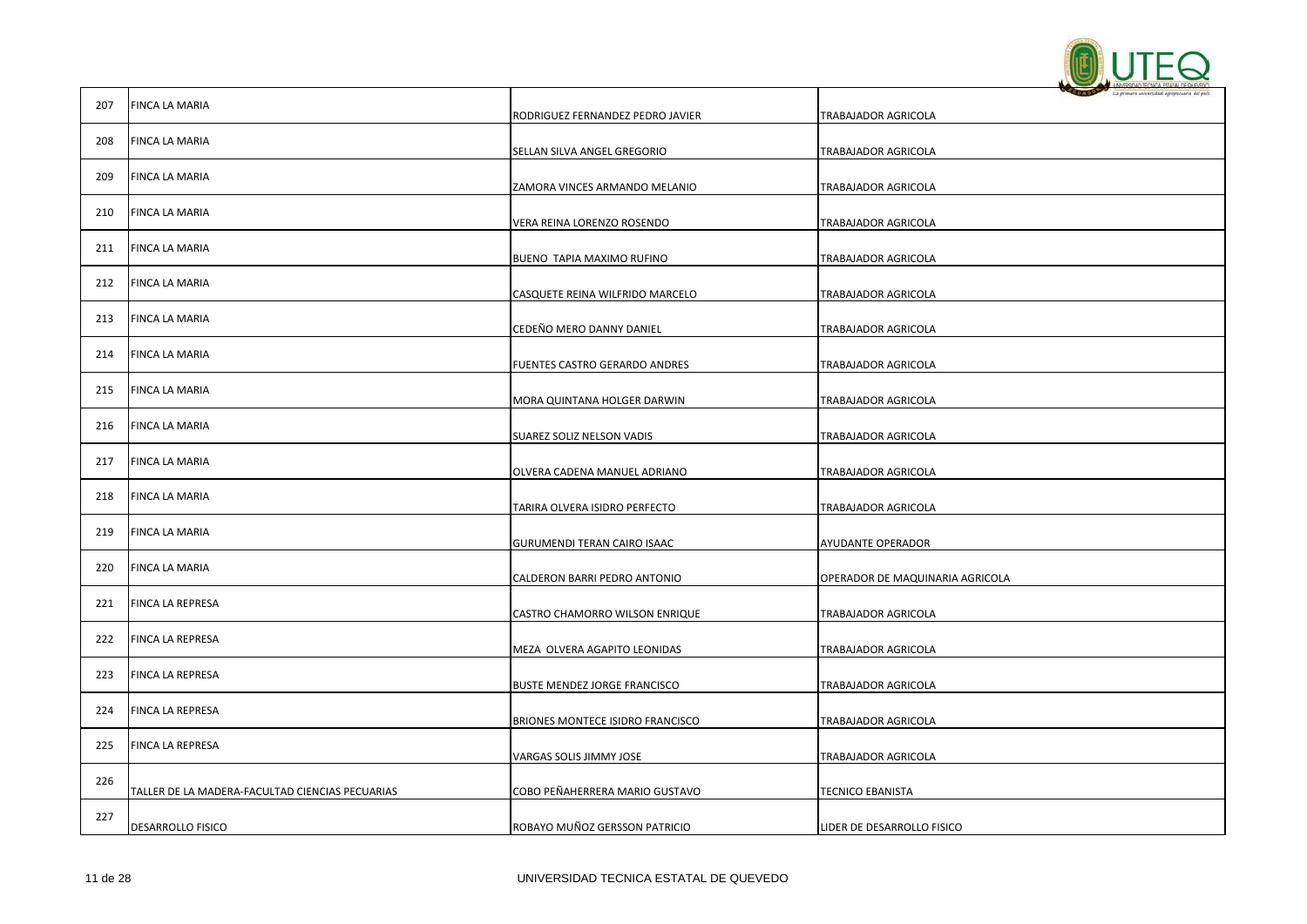

| 228 |                                  |                                                      |                                                |
|-----|----------------------------------|------------------------------------------------------|------------------------------------------------|
|     | DESARROLLO FISICO                | SERPA ANGAMARCA DANNY RAUL                           | ANALISTA DE DESARROLLO FISICO                  |
| 229 | DESARROLLO FISICO                | SUAREZ LOOR CRISTINA PAOLA (SERVICIOS PROFESIONALES) | ANALISTA DE DESARROLLO DE LA INFRAESTRUCTURA 1 |
| 230 |                                  |                                                      |                                                |
|     | FACULTAD CIENCIAS AGRARIAS       | AMORES PUYUTAXI FREDDY MARCELO                       | Profesor Titular Principal                     |
| 231 | FACULTAD CIENCIAS AGRARIAS       | AMORES PUYUTAXI LUDVICK LEONARDO                     | Profesor Titular Principal                     |
| 232 | FACULTAD CIENCIAS AGRARIAS       | ARAGUNDI VELARDE JEFFERSON GUSTAVO                   | Profesor Titular Auxiliar Nivel 1 Grado 1      |
| 233 | FACULTAD CIENCIAS AGRARIAS       | CAMPI ORTIZ WELLINGTON DAVID                         | Profesor Titular Principal                     |
| 234 | FACULTAD CIENCIAS AGRARIAS       | CANCHIGNIA MARTINEZ HAYRON FABRICIO                  | Profesor Titular Principal Nivel 1 Grado 3     |
| 235 | FACULTAD CIENCIAS AGRARIAS       | CARRANZA CUSME SANTIAGO ROBERTO                      | Profesor Titular Principal                     |
| 236 | FACULTAD CIENCIAS AGRARIAS       | GRANADOS RIVAS YANILA ESTHER                         | Profesor Titular Auxiliar Nivel 1 Grado 1      |
| 237 | FACULTAD CIENCIAS AGRARIAS       | MATA ANCHUNDIA DEYANIRA DIGNA                        | Profesor Titular Principal                     |
| 238 | FACULTAD CIENCIAS AGRARIAS       | SOTOMAYOR HERRERA IGNACIO ANTONIO                    | Profesor Titular Principal                     |
| 239 | FACULTAD CIENCIAS AGRARIAS       | MUÑOZ MACÍAS SANDRA CECILIA                          | Profesor titular Agregado Nivel 1 Grado 3      |
| 240 | FACULTAD CIENCIAS AGRARIAS       | PLAZA ZAMBRANO PAULA MARISOL                         | Profesor Titular Principal                     |
| 241 | FACULTAD CIENCIAS AGRARIAS       | RAMOS MARTINEZ FLAVIO RAUL                           | Profesor Titular Principal                     |
| 242 | FACULTAD CIENCIAS AGRARIAS       | SAUCEDO AGUIAR SILVIA GICELA                         | Profesor Titular Principal                     |
| 243 | FACULTAD CIENCIAS AGRARIAS       | SIMBA OCHOA LUIS FERNANDO                            | Profesor Titular Principal                     |
| 244 | FACULTAD CIENCIAS AGRARIAS       | ZAMBRANO MEDRANDA LUIS AMABLE                        | Profesor Titular Principal                     |
| 245 | FACULTAD CIENCIAS AMBIENTALES    | CONTRERAS MOSQUERA FRANCISCA ETELVINA                | Profesor Titular Agregado Nivel 1 Grado 3      |
| 246 | FACULTAD CIENCIAS AMBIENTALES    | <b>CUASQUER FUEL JOSE ELIAS</b>                      | Profesor Titular Principal                     |
| 247 | FACULTAD DE CIENCIAS AMBIENTALES | CRESPO GUTIERREZ ROMMEL SANTIAGO                     | Profesor Titular Agregado Nivel 1 Grado 3      |
| 248 | FACULTAD DE CIENCIAS AMBIENTALES | <b>FERRER SANCHEZ YARELYS</b>                        | Profesor Titular Agregado Nivel 1 Grado 3      |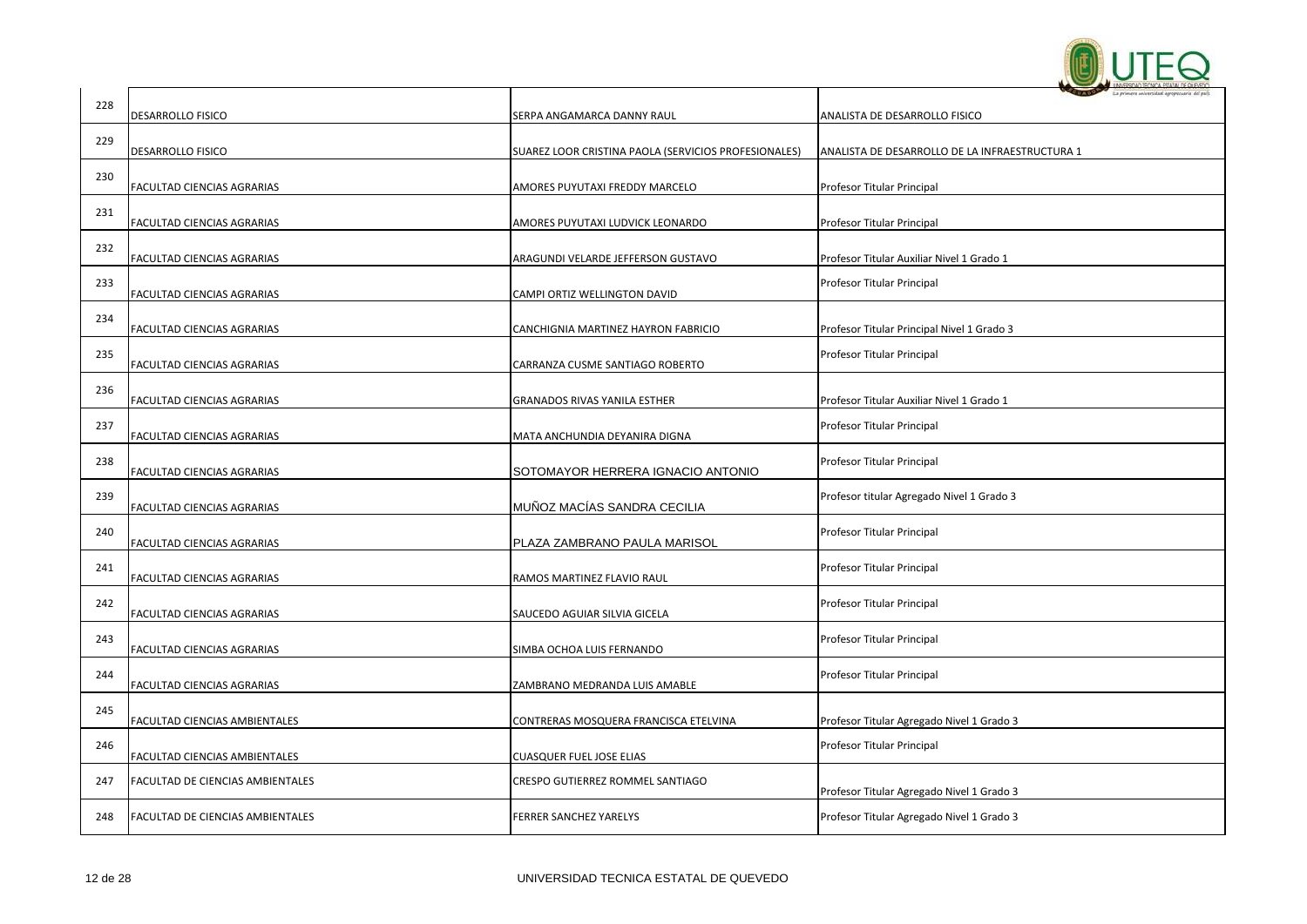

|     |                                    |                                    | <b>DADS</b><br>La primera seleccidad agro  |
|-----|------------------------------------|------------------------------------|--------------------------------------------|
| 249 | FACULTAD CIENCIAS AMBIENTALES      | GOMEZCOELLO ZUÑIGA HECTOR AVELINO  | Profesor Titular Principal                 |
| 250 | FACULTAD CIENCIAS AMBIENTALES      | GONZALEZ OSORIO BETTY BEATRIZ      |                                            |
|     |                                    |                                    | Profesor Titular Principal Nivel 1 Grado 6 |
| 251 | FACULTAD CIENCIAS AMBIENTALES      | <b>MARTINEZ CHEVEZ MALENA</b>      | Profesor Titular Auxiliar Nivel 1 Grado 1  |
| 252 |                                    |                                    |                                            |
|     | FACULTAD CIENCIAS AMBIENTALES      | MORANTE CARRIEL JAIME ALFREDO      | Profesor Titular Principal Nivel 1 Grado 3 |
| 253 | FACULTAD CIENCIAS AMBIENTALES      | MORENO CEDEÑO CESIL RODRIGO RASHID | Profesor Titular Principal                 |
| 254 | FACULTAD CIENCIAS AMBIENTALES      | MUÑOZ MARCILLO JOSE LUIS           | Profesor Titular Auxiliar Nivel 1 Grado 1  |
| 255 |                                    |                                    |                                            |
|     | FACULTAD CIENCIAS AMBIENTALES      | NIETO RODRIGUEZ JOSE ENRIQUE       | Profesor Titular Principal Nivel 1 Grado 6 |
| 256 | FACULTAD CIENCIAS AMBIENTALES      | RAMIREZ HUILA GARIS QUINTILIANO    | Profesor Titular Principal                 |
| 257 | FACULTAD CIENCIAS AMBIENTALES      | SUATUNCE CUNUHAY JOSE PEDRO        | Profesor Titular Principal                 |
| 258 | FACULTAD CIENCIAS AMBIENTALES      | TAY HING CAJAS CECILIA CAROLINA    | Profesor Titular Auxiliar Nivel 1 Grado 1  |
| 259 | FACULTAD CIENCIAS AMBIENTALES      | TROYA ZAMBRANO MELCHOR FIDEL       | Profesor Titular Principal                 |
| 260 | FACULTAD CIENCIAS AMBIENTALES      | VLASSOVA LIDIA                     | Profesor Titular Principal                 |
| 261 | FACULTAD CIENCIAS DE LA INGENIERÍA | ALCOCER QUINTEROS RUBEN PATRICIO   | Profesor Titular Principal                 |
| 262 | FACULTAD CIENCIAS DE LA INGENIERÍA | ABASOLO PACHECO FERNANDO           | Profesor Titular Agregado Nivel 1 Grado 3  |
| 263 | FACULTAD CIENCIAS DE LA INGENIERÍA | BAJAÑA MENDIETA INES DE LA LUZ     | Profesor Titular Auxiliar Nivel 1 Grado 1  |
| 264 | FACULTAD CIENCIAS DE LA INGENIERÍA | BAQUE MITE LEONARDO ARTURO         | Profesor Titular Agregado Nivel 1 Grado 3  |
| 265 | FACULTAD CIENCIAS DE LA INGENIERÍA | CABRERA VARGAS SEGUNDO ARTURO      | Profesor Titular Principal                 |
| 266 | FACULTAD CIENCIAS DE LA INGENIERÍA | CEVALLOS MUÑOZ OMAR ARTURO         | Profesor Titular Principal                 |
| 267 | FACULTAD CIENCIAS DE LA INGENIERÍA | COELLO LEON ERNESTINA CLEMENCIA    | Profesor Titular Principal                 |
| 268 | FACULTAD CIENCIAS DE LA INGENIERÍA | DIAZ MACIAS EFRAIN EVARISTO        | Profesor Titular Principal                 |
| 269 | FACULTAD CIENCIAS DE LA INGENIERÍA | ERAZO MORETA ORLANDO RANIRO        | Profesor Titular Auxiliar                  |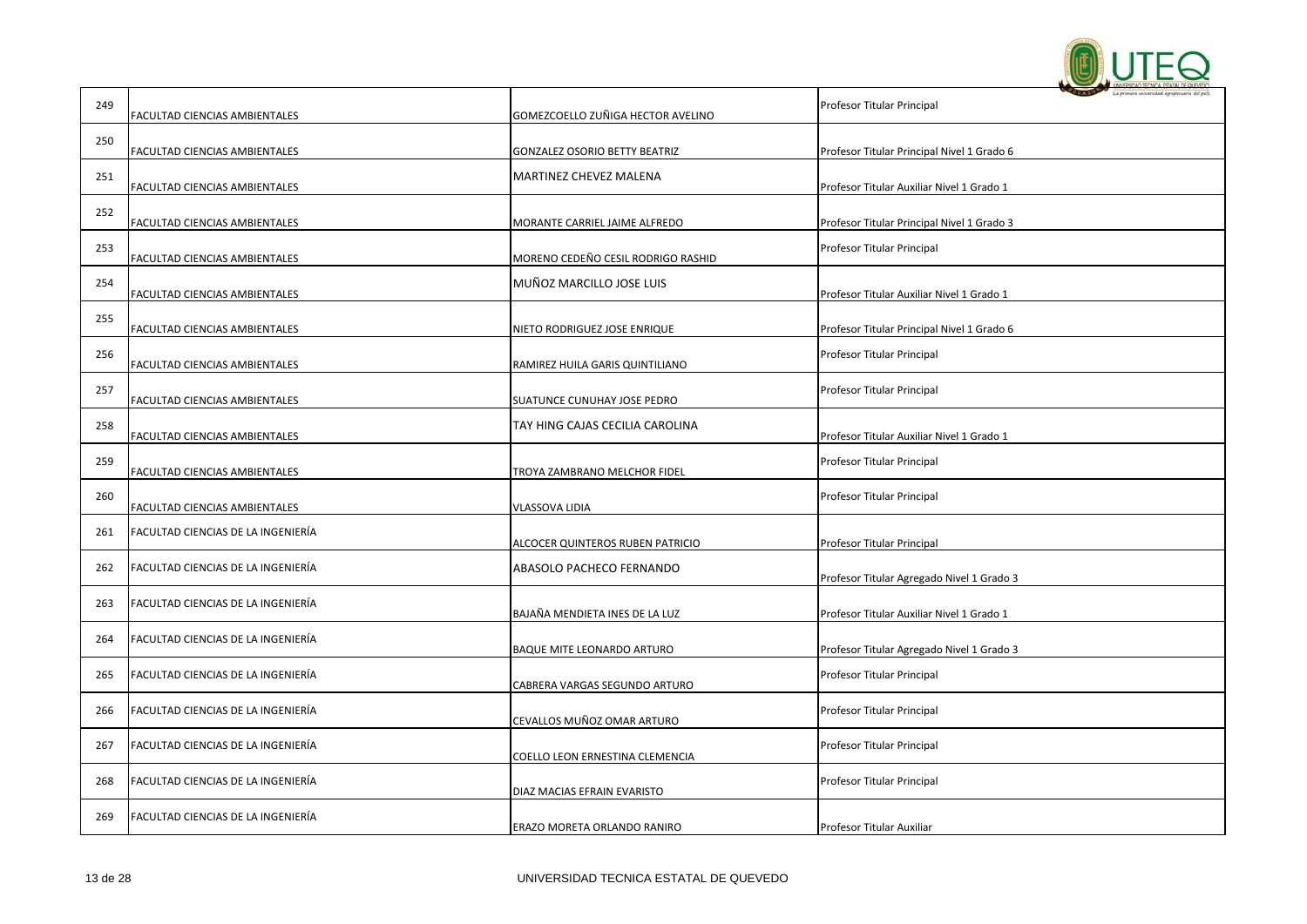

| 270 | FACULTAD CIENCIAS DE LA INGENIERÍA        | FON FAY VASQUEZ FLOR MARINA                                           | Profesor Titular Principal                |
|-----|-------------------------------------------|-----------------------------------------------------------------------|-------------------------------------------|
| 271 | <b>FACULTAD CIENCIAS DE LA INGENIERÍA</b> | GUERRERO ULLOA GLEISTON CICERON                                       | Profesor Titular Auxiliar Nivel 1 Grado 1 |
| 272 | FACULTAD CIENCIAS DE LA INGENIERÍA        | INTRIAGO ZAMORA PEDRO NAPOLEON                                        | Profesor Titular Auxiliar Nivel 1 Grado 1 |
| 273 | FACULTAD CIENCIAS DE LA INGENIERÍA        | JARAMILLO CHUQUI IVAN FREDDY                                          | Profesor Titular Principal                |
| 274 | FACULTAD CIENCIAS DE LA INGENIERÍA        | LERENA GUEVARA LUCRECIA ALEJANDRINA (licencia sin sueldo<br>estudios) | Profesor Titular Auxiliar Nivel 1 Grado 1 |
| 275 | FACULTAD CIENCIAS DE LA INGENIERÍA        | MERA CHINGA LUIS ENRIQUE                                              | Profesor Titular Auxiliar Nivel 1 Grado 1 |
| 276 | FACULTAD CIENCIAS DE LA INGENIERÍA        | MACIAS ROMERO JAIME ENRIQUE                                           | Profesor Titular Principal                |
| 277 | FACULTAD CIENCIAS DE LA INGENIERÍA        | MEDINA MOREIRA DUBER SEGUNDO                                          | Profesor Titular Principal                |
| 278 | FACULTAD CIENCIAS DE LA INGENIERÍA        | MONTALVO ROBALINO MIGUEL ANGEL                                        | Profesor Titular Auxiliar Nivel 1 Grado 1 |
| 279 | FACULTAD CIENCIAS DE LA INGENIERÍA        | MORA SECAIRA JANETH INES                                              | Profesor Titular Auxiliar Nivel 1 Grado 1 |
| 280 | FACULTAD CIENCIAS DE LA INGENIERÍA        | MOREIRA MENENDEZ MERCEDES CLEOPATRA                                   | Profesor Titular Auxiliar Nivel 1 Grado 1 |
| 281 | FACULTAD CIENCIAS DE LA INGENIERÍA        | NEIRA MOSQUERA JUAN ALEJANDRO                                         | Profesor Titular Agregado Nivel 3 Grado 5 |
| 282 | FACULTAD CIENCIAS DE LA INGENIERÍA        | NOVOA HERNANDEZ PAVEL                                                 | Profesor Titular Agregado Nivel 1 Grado 3 |
| 283 | FACULTAD CIENCIAS DE LA INGENIERÍA        | PICO SALTOS LUIS GABRIEL                                              | Profesor Titular Agregado Nivel 1 Grado 3 |
| 284 | FACULTAD CIENCIAS DE LA INGENIERÍA        | RAMIREZ CHAVEZ ELICEO                                                 | Profesor Titular Auxiliar Nivel 1 Grado 1 |
| 285 | FACULTAD CIENCIAS DE LA INGENIERÍA        | MARQUEZ DE LA PLATA MONTIEL CARLOS VICENTE                            | Profesor Titular Principal                |
| 286 | FACULTAD CIENCIAS DE LA INGENIERÍA        | TORRES BOLAÑOS MARJORI TAHIMY MARGARITA                               | Profesor Titular Auxiliar Nivel 1 Grado 1 |
| 287 | FACULTAD CIENCIAS DE LA INGENIERÍA        | VELIZ AGUILAR MARISOL BETTY                                           | Profesor Titular Principal                |
| 288 | FACULTAD CIENCIAS DE LA INGENIERÍA        | VICUÑA PINO ARIOSTO EUGENIO                                           | Profesor Titular Auxiliar Nivel 1 Grado 1 |
| 289 | FACULTAD CIENCIAS EMPRESARIALES           | AGUIRRE VALVERDE DENNIS GUILLERMO                                     | Profesor Titular Principal                |
| 290 | FACULTAD CIENCIAS EMPRESARIALES           | ANGAMARCA IZQUIERDO GUILLERMO REMIGIO                                 | Profesor Titular Principal                |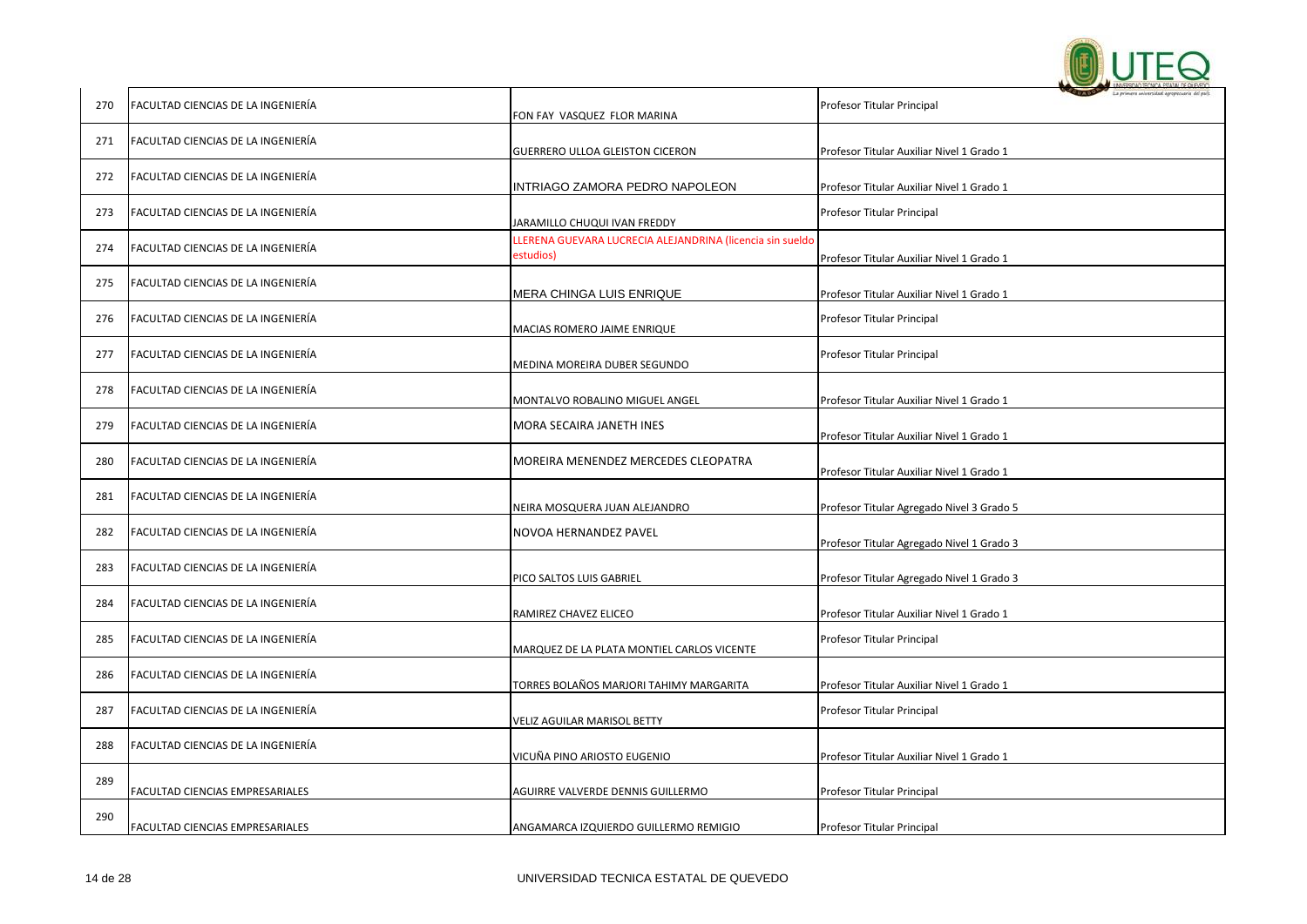

| 291 | FACULTAD CIENCIAS EMPRESARIALES | AREVALO BRIONES KARINA PATRICIA                                              | Profesor Titular Auxiliar Nivel 1 Grado 1  |
|-----|---------------------------------|------------------------------------------------------------------------------|--------------------------------------------|
| 292 | FACULTAD CIENCIAS EMPRESARIALES | TACHONG ALENCASTRO LAURA                                                     | Profesor Titular Auxiliar Nivel 1 Grado 1  |
| 293 | FACULTAD CIENCIAS EMPRESARIALES | AUHING TRIVIÑO ABRAHAN MOISES                                                | Profesor Titular Principal                 |
| 294 | FACULTAD CIENCIAS EMPRESARIALES | BAEZ OÑATE MARCOS VINICIO                                                    | Profesor Titular Principal                 |
| 295 | FACULTAD CIENCIAS EMPRESARIALES | BAYAS VACA VICTOR HUGO                                                       | Profesor Titular Principal                 |
| 296 | FACULTAD CIENCIAS EMPRESARIALES | <b>BOZA VALLE JHON</b>                                                       | Profesor Titular Principal Nivel 1 Grado 6 |
| 297 | FACULTAD CIENCIAS EMPRESARIALES | BRITO AVILA ANGEL ORLANDO                                                    | Profesor Titular Principal                 |
| 298 | FACULTAD CIENCIAS EMPRESARIALES | BUCHELI ESPINOZA NELSON XAVIER                                               | Profesor Titular Principal                 |
| 299 | FACULTAD CIENCIAS EMPRESARIALES | BUSTAMANTE FUENTES COLON SILVINO                                             | Profesor Titular Principal                 |
| 300 | FACULTAD CIENCIAS EMPRESARIALES | CADME AREVALO MARIA LORENA                                                   | Profesor Titular Auxiliar Nivel 1 Grado 1  |
| 301 | FACULTAD CIENCIAS EMPRESARIALES | CALERO LARA MAGALY GIOCONDA                                                  | Profesor Titular Auxiliar Nivel 1 Grado 1  |
| 302 | FACULTAD CIENCIAS EMPRESARIALES | CAMPUZANO PALMA AGUSTIN SALVADOR                                             | Profesor Titular Principal                 |
| 303 | FACULTAD CIENCIAS EMPRESARIALES | CASTRO TOMALA FRANKLIN FIDEL                                                 | Profesor Titular Principal                 |
| 304 | FACULTAD CIENCIAS EMPRESARIALES | CEREZO SEGOVIA BADIE ANNERIS                                                 | Profesor Titular Auxiliar Nivel 1 Grado 1  |
| 305 | FACULTAD CIENCIAS EMPRESARIALES | CEREZO SEGOVIA GERONIMO WILSON                                               | Profesor Titular Principal                 |
| 306 | FACULTAD CIENCIAS EMPRESARIALES | GALLARDO HAON WASHINGTON RAMIRO                                              | Profesor Titular Principal                 |
| 307 | FACULTAD CIENCIAS EMPRESARIALES | GONZAGA SARMIENTO LUIS EDUARDO                                               | Profesor Titular Principal                 |
| 308 | FACULTAD CIENCIAS EMPRESARIALES | HARO GAVIDIA MARCELO GONZALO                                                 | Profesor Titular Auxiliar Nivel 1 Grado 1  |
| 309 | FACULTAD CIENCIAS EMPRESARIALES | HERRERA VACA MIGUEL ANGEL                                                    | Profesor Titular Principal                 |
| 310 | FACULTAD CIENCIAS EMPRESARIALES | INTRIAGO ZAMORA ENRIQUE NARCISO                                              | Profesor Titular Principal                 |
| 311 | FACULTAD CIENCIAS EMPRESARIALES | LITARDO CAICEDO CESAR ERNESTO (licencia sin sueldo<br>comision de servicios) | Profesor Titular Auxiliar                  |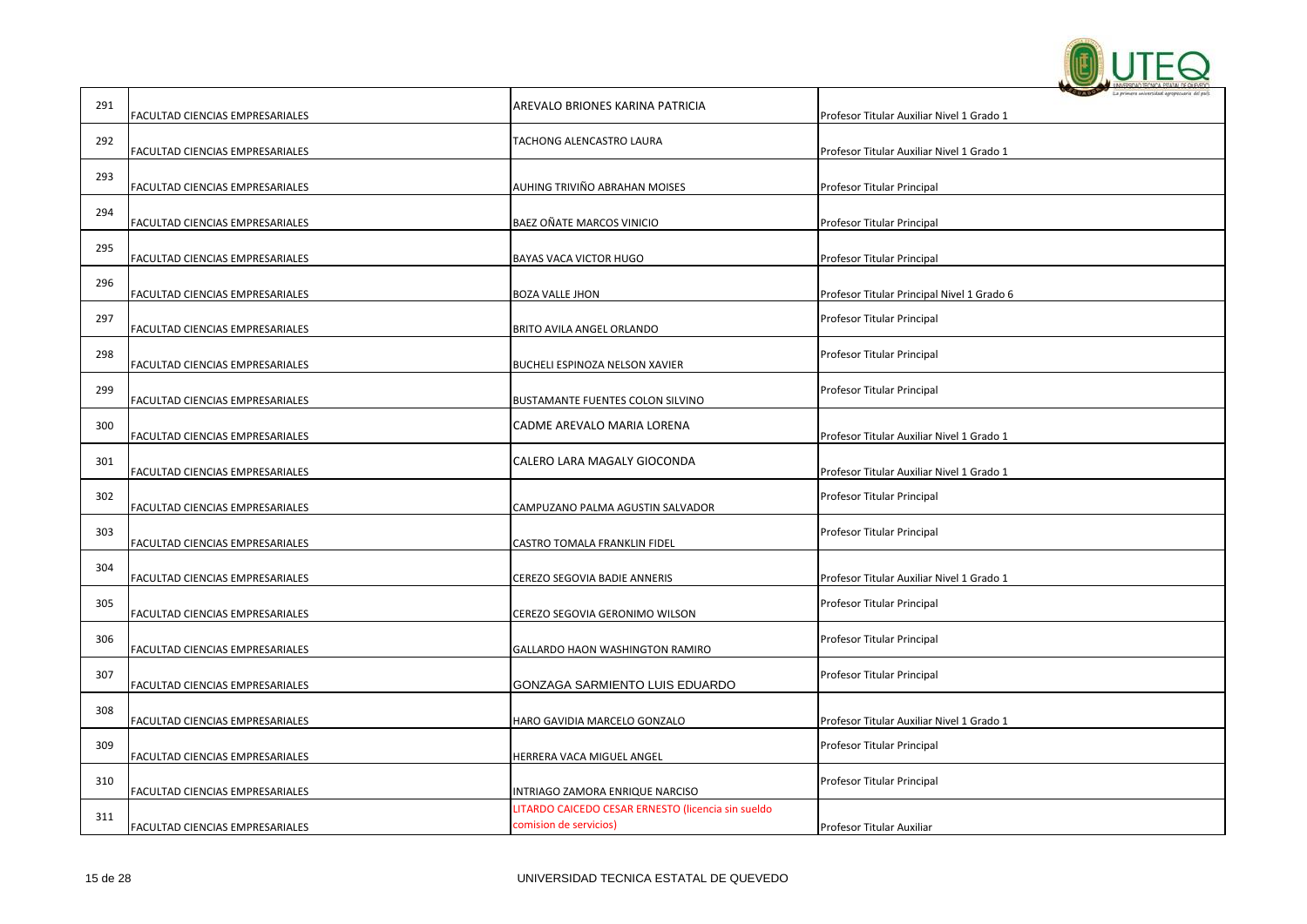

| 312 | FACULTAD CIENCIAS EMPRESARIALES | MACIAS ESPAÑA GALO HENRY               | Profesor Titular Principal                 |
|-----|---------------------------------|----------------------------------------|--------------------------------------------|
| 313 | FACULTAD CIENCIAS EMPRESARIALES | MONCAYO CARREÑO OSCAR FABIAN           | Profesor Titular Auxiliar Nivel 1 Grado 1  |
| 314 | FACULTAD CIENCIAS EMPRESARIALES | MUÑOZ HEREDIA CESAR ENRIQUE            | Profesor Titular Principal                 |
| 315 | FACULTAD CIENCIAS EMPRESARIALES | MUÑOZ RODRIGUEZ RAFAEL JACINTO         | Profesor Titular Principal                 |
| 316 | FACULTAD CIENCIAS EMPRESARIALES | PACHAR LOPEZ MARIA AUXILIADORA         | Profesor Titular Agregado Nivel 1 Grado 3  |
| 317 | FACULTAD CIENCIAS EMPRESARIALES | PARRA SILVA PABLO ALBERTO              | Profesor Titular Principal                 |
| 318 | FACULTAD CIENCIAS EMPRESARIALES | PEREZ JUEZ ERNESTO JAVIER              | Profesor Titular Principal                 |
| 319 | FACULTAD CIENCIAS EMPRESARIALES | PEREZ AREVALO MARIO ALEJANDRO          | Profesor Titular Principal                 |
| 320 | FACULTAD CIENCIAS EMPRESARIALES | PINTO COTTO BAUTISTA RAFAEL            | Profesor Titular Principal                 |
| 321 | FACULTAD CIENCIAS EMPRESARIALES | PURCACHI AGUIRRE WALTHER BOANERGE      | Profesor Titular Principal                 |
| 322 | FACULTAD CIENCIAS EMPRESARIALES | RAMIREZ CHAVEZ MAXIMO ABEL             | Profesor Titular Principal                 |
| 323 | FACULTAD CIENCIAS EMPRESARIALES | REYES CEVALLOS MAGALY NARCISA DE JESUS | Profesor Titular Principal                 |
| 324 | FACULTAD CIENCIAS EMPRESARIALES | RIZO ZAMORA ANGELA FRESIA              | Profesor Titular Principal                 |
| 325 | FACULTAD CIENCIAS EMPRESARIALES | TORRES SEGARRA CARLOS VICENTE          | Profesor Titular Principal                 |
| 326 | FACULTAD CIENCIAS EMPRESARIALES | VELASCO BARAHONA VICTORIA BIRMANIA     | Profesor Titular Principal                 |
| 327 | FACULTAD CIENCIAS EMPRESARIALES | VERA VALDIVIEZO NIVALDO APOLONIDES     | Profesor Titular Principal                 |
| 328 | FACULTAD CIENCIAS EMPRESARIALES | VILLACIS LAINEZ CARLOS ALEXIS          | Profesor Titular Agregado                  |
| 329 | FACULTAD CIENCIAS EMPRESARIALES | VILLALVA ABARCA GUALBERTO RAFAEL       | Profesor Titular Principal                 |
| 330 | FACULTAD CIENCIAS EMPRESARIALES | YELA BURGOS ROGER TOMAS                | Profesor Titular Principal                 |
| 331 | FACULTAD CIENCIAS EMPRESARIALES | ZAMBRANO CARLOS EDISON                 | Profesor Titular Principal Nivel 1 Grado 3 |
| 332 | FACULTAD CIENCIAS EMPRESARIALES | AGUIRRE VALVERDE CARLOS MIGUEL         | Profesor Titular Principal                 |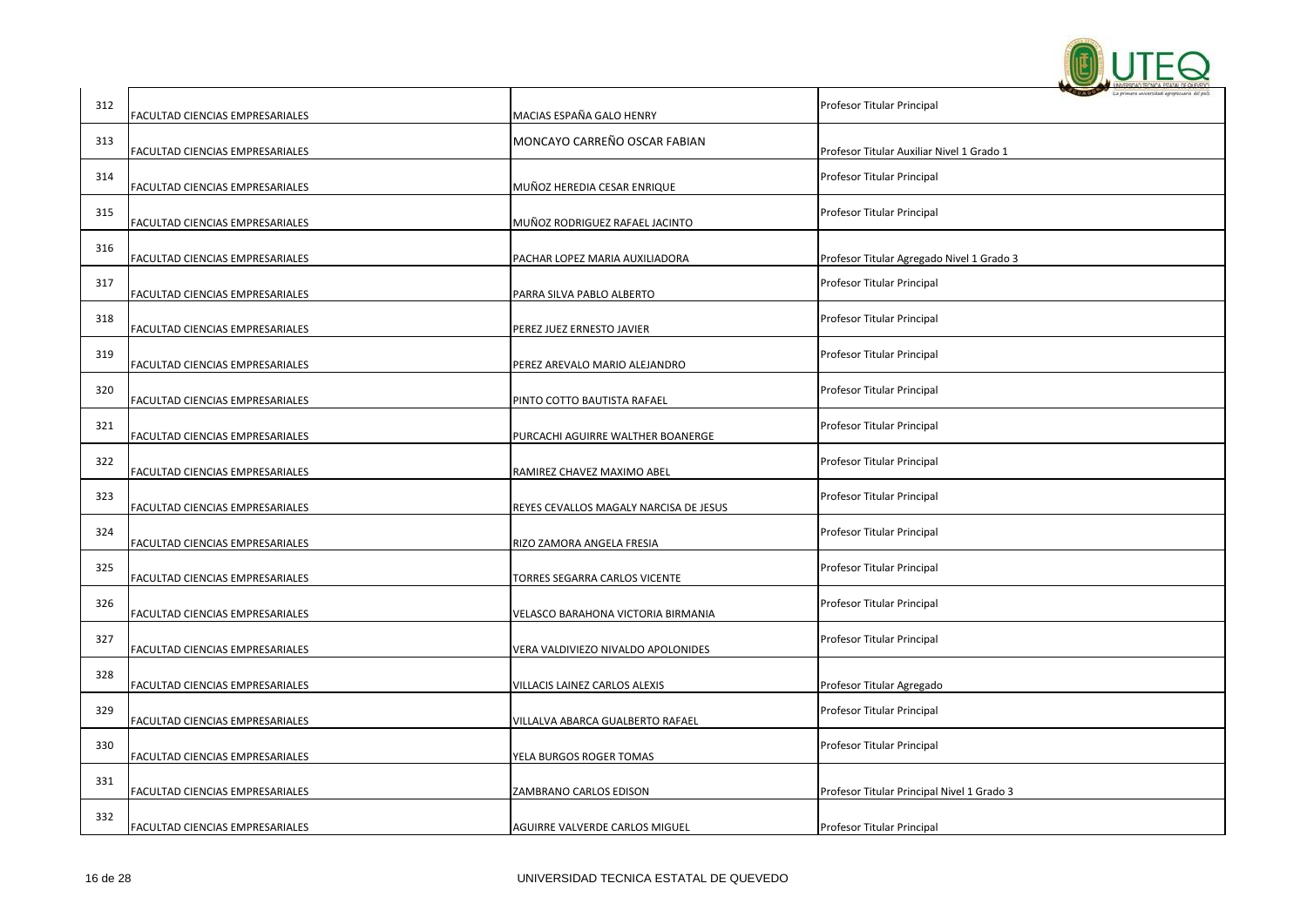

| 333 | FACULTAD CIENCIAS PECUARIAS | ARGUELLO NUÑEZ TITO GERMAN        | Profesor Titular Agregado                  |
|-----|-----------------------------|-----------------------------------|--------------------------------------------|
| 334 | FACULTAD CIENCIAS PECUARIAS | AVELLANEDA CEVALLOS JUAN HUMBERTO | Profesor Titular Principal Nivel 1 Grado 6 |
| 335 | FACULTAD CIENCIAS PECUARIAS | ESCOBAR PAVON WILFRIDO ANTONIO    | Profesor Titular Principal                 |
| 336 | FACULTAD CIENCIAS PECUARIAS | ESPINOZA GUERRA ITALO FERNANDO    | Profesor Titular Agregado Nivel 3 Grado 5  |
| 337 | FACULTAD CIENCIAS PECUARIAS | ESTUPIÑAN VELIZ KLEBER ANTONIO    | Profesor Titular Principal                 |
| 338 | FACULTAD CIENCIAS PECUARIAS | GODOY ESPINOZA VICTOR HUGO        | Profesor Titular Agregado Nivel 1 Grado 3  |
| 339 | FACULTAD CIENCIAS PECUARIAS | GONZALEZ VELEZ MARTIN ARMANDO     | Profesor Titular Auxiliar Nivel 1 Grado 1  |
| 340 | FACULTAD CIENCIAS PECUARIAS | HERRERA GALLO SANTOS MAGDALENA    | Profesor Titular Principal Nivel 1 Grado 6 |
| 341 | FACULTAD CIENCIAS PECUARIAS | JACOME LOPEZ GERMAN ALEXANDER     | Profesor Titular Principal                 |
| 342 | FACULTAD CIENCIAS PECUARIAS | MAZON PAREDES CARLOS              | Profesor Titular Principal                 |
| 343 | FACULTAD CIENCIAS PECUARIAS | MAZON PAREDES EDISON JACINTO      | Profesor Titular Principal                 |
| 344 | FACULTAD CIENCIAS PECUARIAS | MESTANZA UQUILLAS CAMILO          | Profesor Titular Agregado Nivel 1 Grado 3  |
| 345 | FACULTAD CIENCIAS PECUARIAS | MUÑOZ RODRIGUEZ JORGE GEOVANNY    | Profesor Titular Principal                 |
| 346 | FACULTAD CIENCIAS PECUARIAS | PELAEZ MENDOZA FRANKLIN RODRIGO   | Profesor Titular Agregado Nivel 1 Grado 3  |
| 347 | FACULTAD CIENCIAS PECUARIAS | PINARGOTE MENDOZA EDGAR RODOLFO   | Profesor Titular Agregado Nivel 3 Grado 5  |
| 348 | FACULTAD CIENCIAS PECUARIAS | RODRIGUEZ TOBAR JORGE MAGNO       | Profesor Titular Principal                 |
| 349 | FACULTAD CIENCIAS PECUARIAS | ROMERO ROMERO JOSE MIGUEL         | Profesor Titular Principal                 |
| 350 | FACULTAD CIENCIAS PECUARIAS | SANCHEZ LAIÑO ADOLFO RODOLFO      | Profesor Titular Principal                 |
| 351 | FACULTAD CIENCIAS PECUARIAS | VALLEJO TORRES CHISTIAN           | Profesor Titular Auxiliar Nivel 1 Grado 1  |
| 352 | FACULTAD CIENCIAS PECUARIAS | TAPIA MORENO EDWIN OSWALDO        | Profesor Titular Principal                 |
| 353 | FACULTAD CIENCIAS PECUARIAS | TORRES NAVARRETE ENMA DANIELLY    | Profesor Titular Principal                 |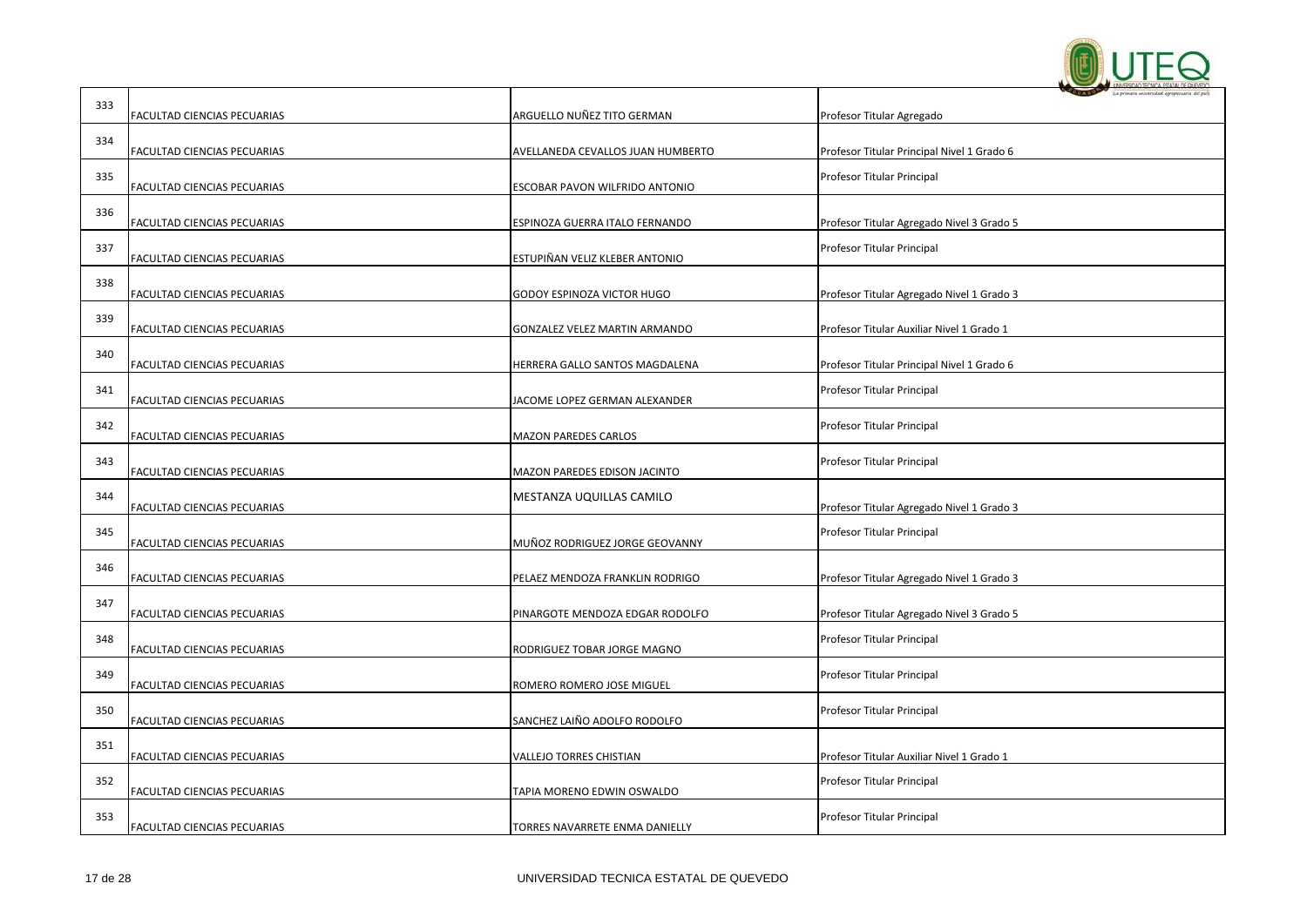

| 354 | FACULTAD CIENCIAS PECUARIAS        | TUAREZ COBEÑA JOSE AURELIO                                                            | La primera universidad aproperuaria del pa<br>Profesor Titular Principal |
|-----|------------------------------------|---------------------------------------------------------------------------------------|--------------------------------------------------------------------------|
| 355 | FACULTAD CIENCIAS PECUARIAS        | VARGAS BURGOS JULIO CESAR                                                             | Profesor Titular Principal Nivel 1 Grado 6                               |
| 356 | FACULTAD CIENCIAS PECUARIAS        | VASCO MORA DIANA LUCIA                                                                | Profesor Titular Agregado nivel 1 Grado 3                                |
| 357 |                                    | VASCONEZ MONTUFAR GREGORIO HUMBERTO                                                   |                                                                          |
| 358 | FACULTAD CIENCIAS PECUARIAS        |                                                                                       | Profesor Titular Agregado Nivel 1 Grado 3                                |
| 359 | FACULTAD CIENCIAS PECUARIAS        | ZAMBRANO GRACIA DELSITO DIFILO                                                        | Profesor Titular Principal Nivel 1 Grado 6                               |
| 360 | UNIDAD ESTUDIOS A DISTANCIA        | ALVAREZ MORALES ELSA LEUVANY                                                          | Profesor Titular Auxiliar Nivel 1 Grado 1                                |
|     | UNIDAD ESTUDIOS A DISTANCIA        | ALVAREZ PERDOMO GUIDO RODOLFO                                                         | Profesor Titular Auxiliar Nivel 1 Grado 1                                |
| 361 | UNIDAD ESTUDIOS A DISTANCIA        | CEDEÑO BRIONES ALEX GEOVANNY                                                          | Profesor Titular Auxiliar Nivel 1 Grado 1                                |
| 362 | UNIDAD ESTUDIOS A DISTANCIA        | ESPINOZA CARRILLO JOSE FRANCISCO                                                      | Profesor Titular Auxiliar Nivel 1 Grado 1                                |
| 363 | UNIDAD ESTUDIOS A DISTANCIA        | GUEVARA SANTANA FREDDY JAVIER                                                         | Profesor Titular Auxiliar Nivel 1 Grado 1                                |
| 364 | UNIDAD ESTUDIOS A DISTANCIA        | HARO CHONG ALEXANDRA ELIZABETH                                                        | Profesor Titular Auxiliar Nivel 1 Grado 1                                |
| 365 | UNIDAD ESTUDIOS A DISTANCIA        | LIBERIO ROCA FRANCISCO FLORENCIO                                                      | Profesor Titular Agregado Nivel 1 Grado 3                                |
| 366 | UNIDAD ESTUDIOS A DISTANCIA        | MANJARREZ FUENTES NELLY NARCISA                                                       | Profesor Titular Principal                                               |
| 367 | FACULTAD CIENCIAS DE LA INGENIERÍA | OSORIO SANCHEZ ANA VERONICA                                                           | Profesor Titular Agregado Nivel 1 Grado 3                                |
| 368 | UNIDAD ESTUDIOS A DISTANCIA        | PALLAROSO GRANIZO ROSA YOLANDA                                                        | Profesor Titular Auxiliar Nivel 1 Grado 1                                |
| 369 | UNIDAD ESTUDIOS A DISTANCIA        | REYES BERMEO MARIANA DEL ROCIO                                                        | Profesor Titular Auxiliar Nivel 1 Grado 1                                |
| 370 | UNIDAD ESTUDIOS A DISTANCIA        | REYEZ PEREZ JUAN JOSE                                                                 | Profesor Titular Agregado Nivel 1 Grado 3                                |
| 371 | UNIDAD ESTUDIOS A DISTANCIA        | RIZZO ZAMORA LAUDEN GEOBACK                                                           | Profesor Titular Auxiliar Nivel 1 Grado 1                                |
| 372 | UNIDAD ESTUDIOS A DISTANCIA        | RODRIGUEZ GAVILANES NANCY MAGALI (licencia sin sueldo estu Profesor Titular Principal |                                                                          |
| 373 | UNIDAD ESTUDIOS A DISTANCIA        | SUAREZ FERNANDEZ GEOVANNY ROSENDO                                                     | Profesor Titular Auxiliar Nivel 1 Grado 1                                |
| 374 | UNIDAD ESTUDIOS A DISTANCIA        | VALVERDE MOREIRA HECTOR ENRIQUE                                                       | Profesor Titular Auxiliar Nivel 1 Grado 1                                |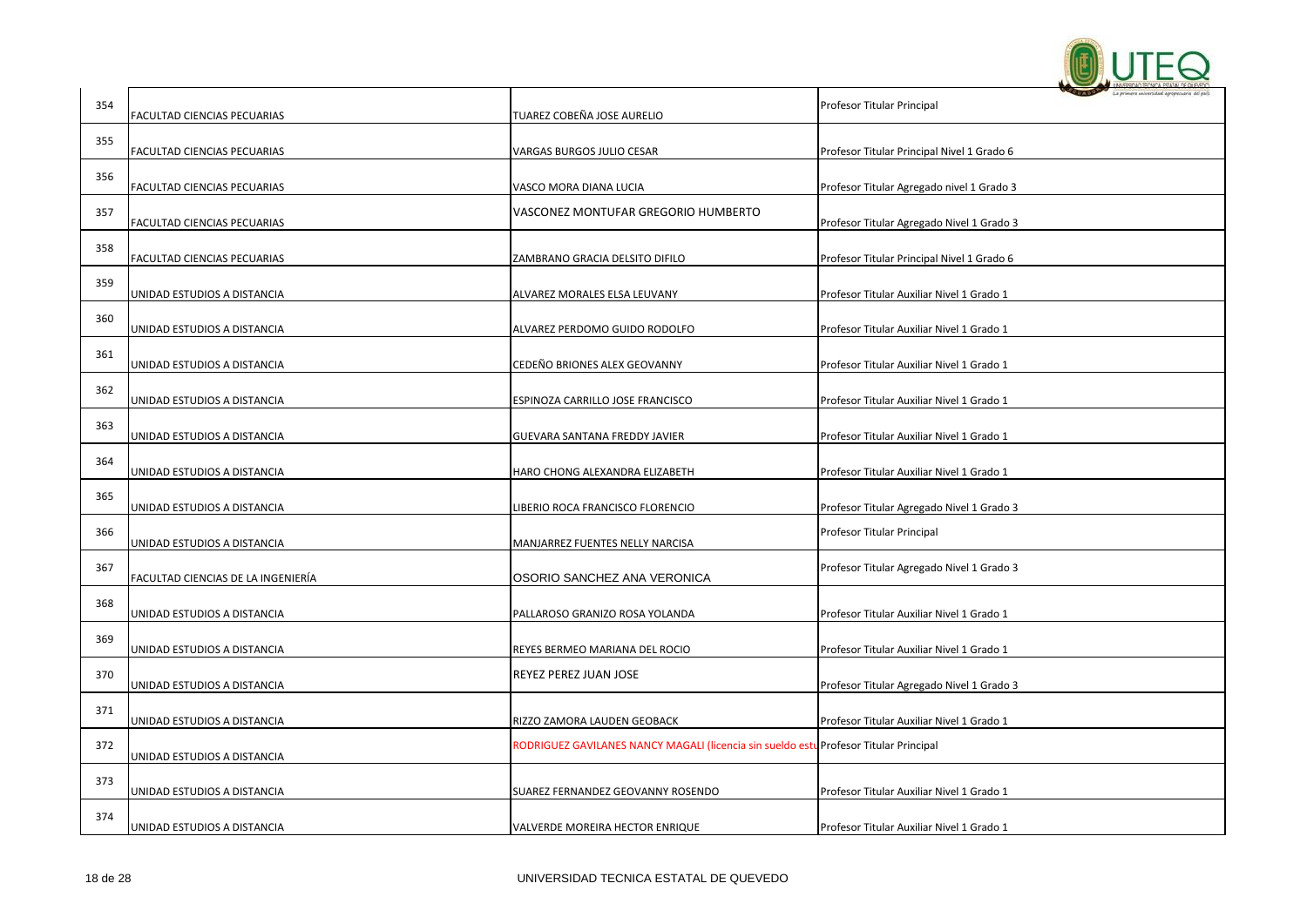

|     |                                    |                                       | La primera selettridad agreptosaria del pa |
|-----|------------------------------------|---------------------------------------|--------------------------------------------|
| 375 | UNIDAD ESTUDIOS A DISTANCIA        | ZAMBRANO BARROS NUVIA AURORA          | Profesor Titular Auxiliar Nivel 1 Grado 1  |
| 376 | FACULTAD CIENCIAS DE LA INGENIERÍA | VALLEJO SINCHIGUANO CRISTIAN ALEJANDO | LABORATORISTA                              |
| 377 | FACULTAD CIENCIAS DE LA INGENIERÍA | ANCIANI GONZALEZ DALMIRO ANTONIO      | DOCENTE CONTRATADO                         |
| 378 | FACULTAD CIENCIAS DE LA INGENIERÍA | ARELLANO ORTIZ GABRIEL ALEJANDRO      | DOCENTE CONTRATADO                         |
| 379 | FACULTAD CIENCIAS DE LA INGENIERÍA | CANSING CHOLOTA CELSA CELINDA         | DOCENTE CONTRATADO                         |
| 380 | FACULTAD CIENCIAS DE LA INGENIERIA | CEPEDA BASANTES CARLOS ALFONSO        | DOCENTE CONTRATADO                         |
| 381 | FACULTAD CIENCIAS DE LA INGENIERÍA | CHILIGUANO TORRES PAULO ESTEBAN       | DOCENTE CONTRATADO                         |
| 382 | FACULTAD CIENCIAS DE LA INGENIERÍA | CORTEZ ESPINOZA ANDREA CRISTINA       | DOCENTE CONTRATADO                         |
| 383 | FACULTAD CIENCIAS DE LA INGENIERÍA | DIAZ CHANG BOLIVAR AGUSTIN            | DOCENTE CONTRATADO                         |
| 384 | FACULTAD CIENCIAS DE LA INGENIERÍA | GARCIA SAQUICELA MARCELO RODRIGO      | DOCENTE CONTRATADO                         |
| 385 | FACULTAD CIENCIAS DE LA INGENIERÍA | <b>GUERRERO GOYES KENYA ANMARIT</b>   | DOCENTE CONTRATADO                         |
| 386 | FACULTAD CIENCIAS DE LA INGENIERÍA | LAVERDE ALBARRACIN CRISTIAN           | DOCENTE CONTRATADO                         |
| 387 | FACULTAD CIENCIAS DE LA INGENIERÍA | LEON GANCHOZO MANUEL UBALDO           | DOCENTE CONTRATADO                         |
| 388 | FACULTAD CIENCIAS DE LA INGENIERÍA | MARCILLO VERA FABRICIO ROLANDO        | DOCENTE CONTRATADO                         |
| 389 | FACULTAD CIENCIAS DE LA INGENIERÍA | MARTINEZ HERNANDEZ ALINA              | DOCENTE CONTRATADO                         |
| 390 | FACULTAD CIENCIAS DE LA INGENIERÍA | <b>MARTINEZ PORRO EUDES</b>           | DOCENTE CONTRATADO                         |
| 391 | FACULTAD CIENCIAS DE LA INGENIERÍA | <b>MAYORGA GOYAS LUIS EDUARDO</b>     | DOCENTE CONTRATADO                         |
| 392 | FACULTAD CIENCIAS DE LA INGENIERÍA | MENACE ALMEA MOISES ARTURO            | DOCENTE CONTRATADO                         |
| 393 | FACULTAD CIENCIAS DE LA INGENIERÍA | <b>MEZA BONE GARY</b>                 | DOCENTE CONTRATADO                         |
| 394 | FACULTAD CIENCIAS DE LA INGENIERÍA | MOREIRA MACIAS ROBERT WILLIAM         | DOCENTE CONTRATADO                         |
| 395 | FACULTAD CIENCIAS DE LA INGENIERÍA | NAVARRETE GOMEZ ROGELIO               | DOCENTE CONTRATADO                         |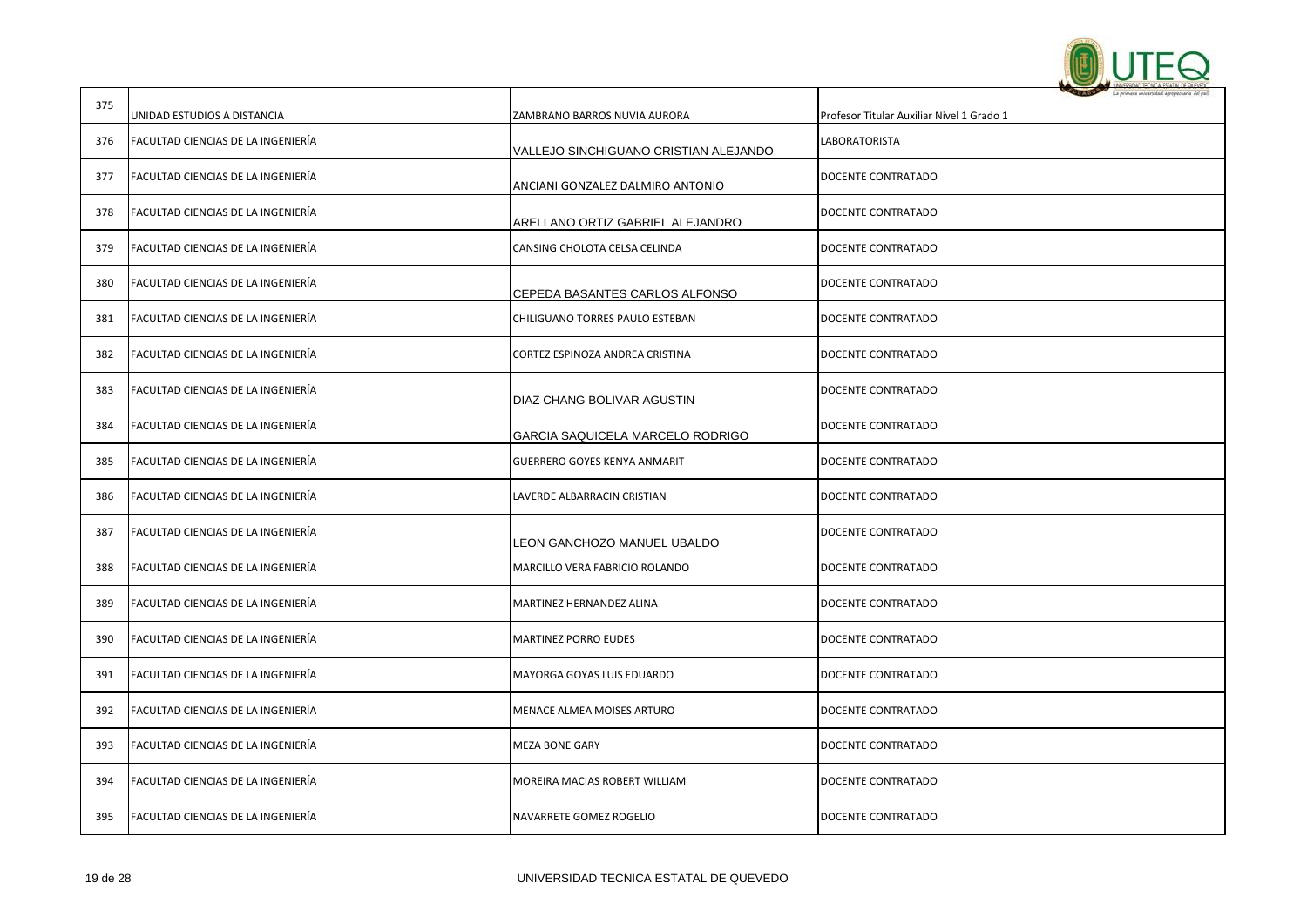

| 396 | FACULTAD CIENCIAS DE LA INGENIERÍA | PEREZ CRUZ ISABEL                    | DOCENTE CONTRATADO |
|-----|------------------------------------|--------------------------------------|--------------------|
| 397 | FACULTAD CIENCIAS DE LA INGENIERÍA | PIÑEIRO VIVAS TATIANA CECILIA        | DOCENTE CONTRATADO |
| 398 | FACULTAD CIENCIAS DE LA INGENIERÍA | ROJAS URIBE LOGUARD SMITH            | DOCENTE CONTRATADO |
| 399 | FACULTAD CIENCIAS DE LA INGENIERÍA | BARROS ENRIQUEZ JOSE DAVID           | DOCENTE CONTRATADO |
| 400 | FACULTAD CIENCIAS DE LA INGENIERÍA | BENITEZ NAVARRETE PAOLA MARIBEL      | DOCENTE CONTRATADO |
| 401 | FACULTAD CIENCIAS DE LA INGENIERÍA | <b>BUSTILLOS MOLINA IRENE TERESA</b> | DOCENTE CONTRATADO |
| 402 | FACULTAD CIENCIAS DE LA INGENIERÍA | CEDEÑO BARZOLA JIMMY ALDRIN          | DOCENTE CONTRATADO |
| 403 | FACULTAD CIENCIAS DE LA INGENIERÍA | GUAPI ALAVA GINA MARIUXI             | DOCENTE CONTRATADO |
| 404 | FACULTAD CIENCIAS DE LA INGENIERÍA | LLUMIQUINGA CHINGAY ANGEL HERBERTO   | DOCENTE CONTRATADO |
| 405 | FACULTAD CIENCIAS DE LA INGENIERÍA | PEREZ TOAPANTA ADRIANO EFRAIN        | DOCENTE CONTRATADO |
| 406 | FACULTAD CIENCIAS DE LA INGENIERÍA | SIMANCAS VARGAS JEAN CARLOS          | DOCENTE CONTRATADO |
| 407 | FACULTAD CIENCIAS DE LA INGENIERÍA | VENET MUÑOZ REGINA                   | DOCENTE CONTRATADO |
| 408 | FACULTAD CIENCIAS DE LA INGENIERÍA | VILLAFUERTE LOPEZ MILTON IVAN        | DOCENTE CONTRATADO |
| 409 | FACULTAD CIENCIAS DE LA INGENIERÍA | TORRES QUIJIJE ANGEL IVAN            | DOCENTE CONTRATADO |
| 410 | FACULTAD CIENCIAS DE LA INGENIERÍA | PORTILLA OLVERA GILBERTO ELIAS       | DOCENTE CONTRATADO |
| 411 | FACULTAD CIENCIAS DE LA INGENIERÍA | PURIS CACERES AMILKAR YUDIER         | DOCENTE CONTRATADO |
| 412 | FACULTAD CIENCIAS DE LA INGENIERÍA | RUANO HERRERA ERNESTO JAVIER         | DOCENTE CONTRATADO |
| 413 | FACULTAD CIENCIAS DE LA INGENIERÍA | SAA SALTOS JORGE WILSON              | DOCENTE CONTRATADO |
| 414 | FACULTAD CIENCIAS DE LA INGENIERÍA | SAMANIEGO MENA EDUARDO AMABLE        | DOCENTE CONTRATADO |
| 415 | FACULTAD CIENCIAS DE LA INGENIERÍA | <b>TORRES TORRES RUTH ISABEL</b>     | DOCENTE CONTRATADO |
| 416 | FACULTAD CIENCIAS DE LA INGENIERÍA | TRIANA LITARDO FREDDY ENRIQUE        | DOCENTE CONTRATADO |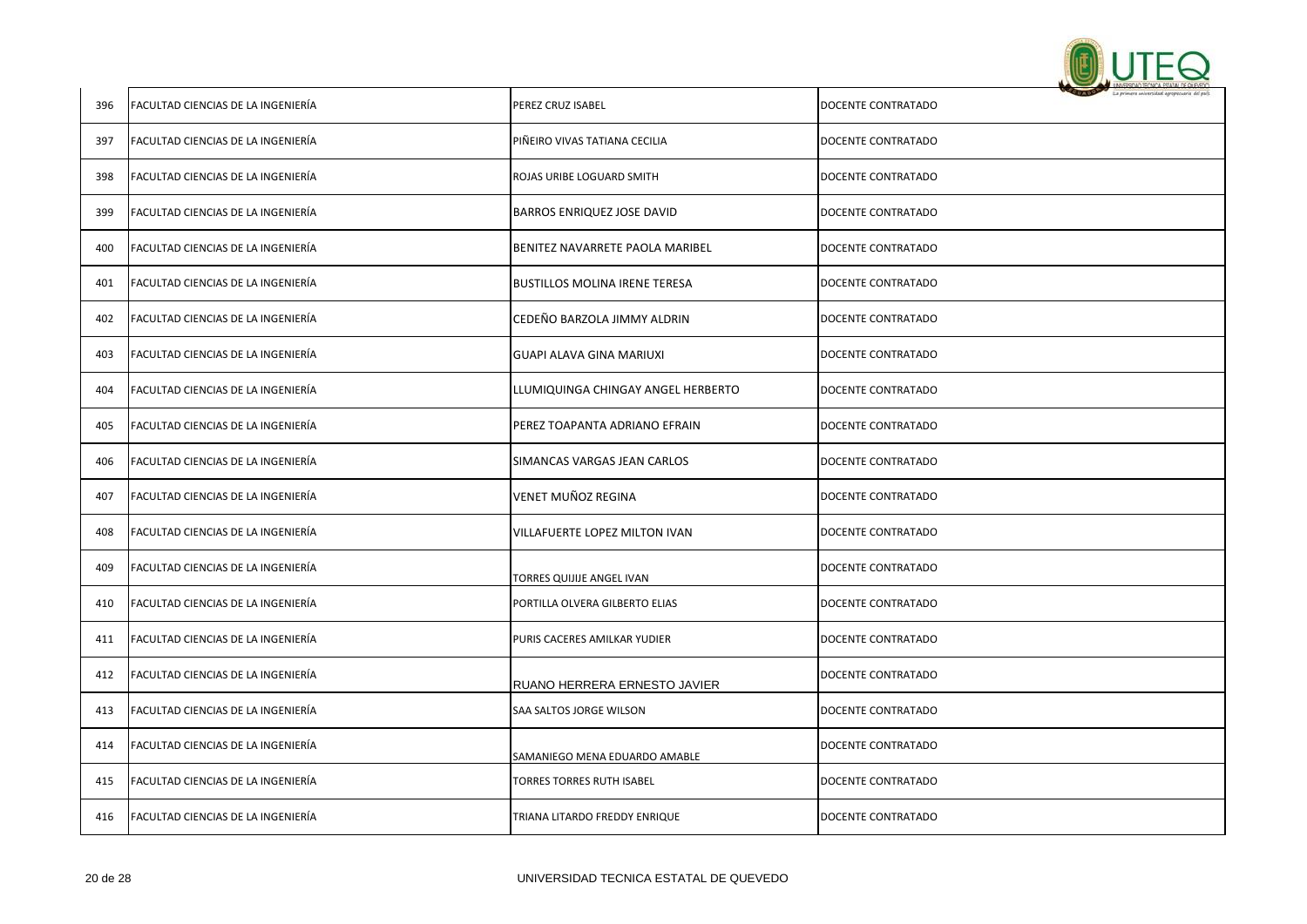

| 417 | FACULTAD CIENCIAS DE LA INGENIERÍA | TUBAY VERGARA JOSE LUIS            | DOCENTE CONTRATADO |
|-----|------------------------------------|------------------------------------|--------------------|
| 418 | FACULTAD CIENCIAS DE LA INGENIERÍA | VIERA CARCACHE OSMAR               | DOCENTE CONTRATADO |
| 419 | FACULTAD CIENCIAS DE LA INGENIERÍA | VILLARROEL BASTIDAS JOSE VICENTE   | DOCENTE CONTRATADO |
| 420 | FACULTAD CIENCIAS DE LA INGENIERÍA | VINCES LLAGUNO LEONARDO SANTIAGO   | DOCENTE CONTRATADO |
| 421 | FACULTAD CIENCIAS DE LA INGENIERÍA | VINUEZA MENDOZA GLENN WALTER       | DOCENTE CONTRATADO |
| 422 | FACULTAD CIENCIAS DE LA INGENIERÍA | ESPINOSA DELGADO LUIS FELIPE       | DOCENTE CONTRATADO |
| 423 | FACULTAD CIENCIAS DE LA INGENIERÍA | AMAYA JARAMILLO CARLOS DAVID       | DOCENTE CONTRATADO |
| 424 | FACULTAD CIENCIAS DE LA INGENIERÍA | AUCAPIÑA AREVALO PAUL ANDRES       | DOCENTE CONTRATADO |
| 425 | FACULTAD CIENCIAS DE LA INGENIERÍA | MONTERO BUÑAY RAUL MAURICIO        | DOCENTE CONTRATADO |
| 426 | FACULTAD CIENCIAS DE LA INGENIERÍA | ORTIZ LOZADA ELIZABETH AUXILIADORA | DOCENTE CONTRATADO |
| 427 | FACULTAD CIENCIAS DE LA INGENIERÍA | RACINES MACIAS RUTH ELIZABETH      | DOCENTE CONTRATADO |
| 428 | FACULTAD CIENCIAS DE LA INGENIERÍA | RIVAS SIERRA DANNY ALEXANDER       | DOCENTE CONTRATADO |
| 429 | FACULTAD CIENCIAS DE LA INGENIERÍA | SOCASI GUALOTUÑA MIGUEL SANTIAGO   | DOCENTE CONTRATADO |
| 430 | FACULTAD CIENCIAS DE LA INGENIERÍA | VALENCIA RODRIGUEZ EDGAR GABRIEL   | DOCENTE CONTRATADO |
| 431 | FACULTAD CIENCIAS AGRARIAS         | VERA AVILES DANIEL FEDERICO        | DOCENTE CONTRATADO |
| 432 | FACULTAD CIENCIAS AGRARIAS         | BAYAS ZAMORA ABRAHAM ADALBERTO     | DOCENTE CONTRATADO |
| 433 | <b>FACULTAD CIENCIAS AGRARIAS</b>  | BERMEO TOLEDO CESAR RAMIRO         | DOCENTE CONTRATADO |
| 434 | FACULTAD CIENCIAS AGRARIAS         | BRAVO SALVATIERRA JEFFERSON XAVIER | DOCENTE CONTRATADO |
| 435 | FACULTAD CIENCIAS AGRARIAS         | LLERENA RAMOS LUIS TARQUINO        | DOCENTE CONTRATADO |
| 436 | FACULTAD CIENCIAS AGRARIAS         | MARIN CUEVAS CARMEN VICTORIA       | DOCENTE CONTRATADO |
| 437 | FACULTAD CIENCIAS AGRARIAS         | RAMOS CORRALES PABLO CESAR         | DOCENTE CONTRATADO |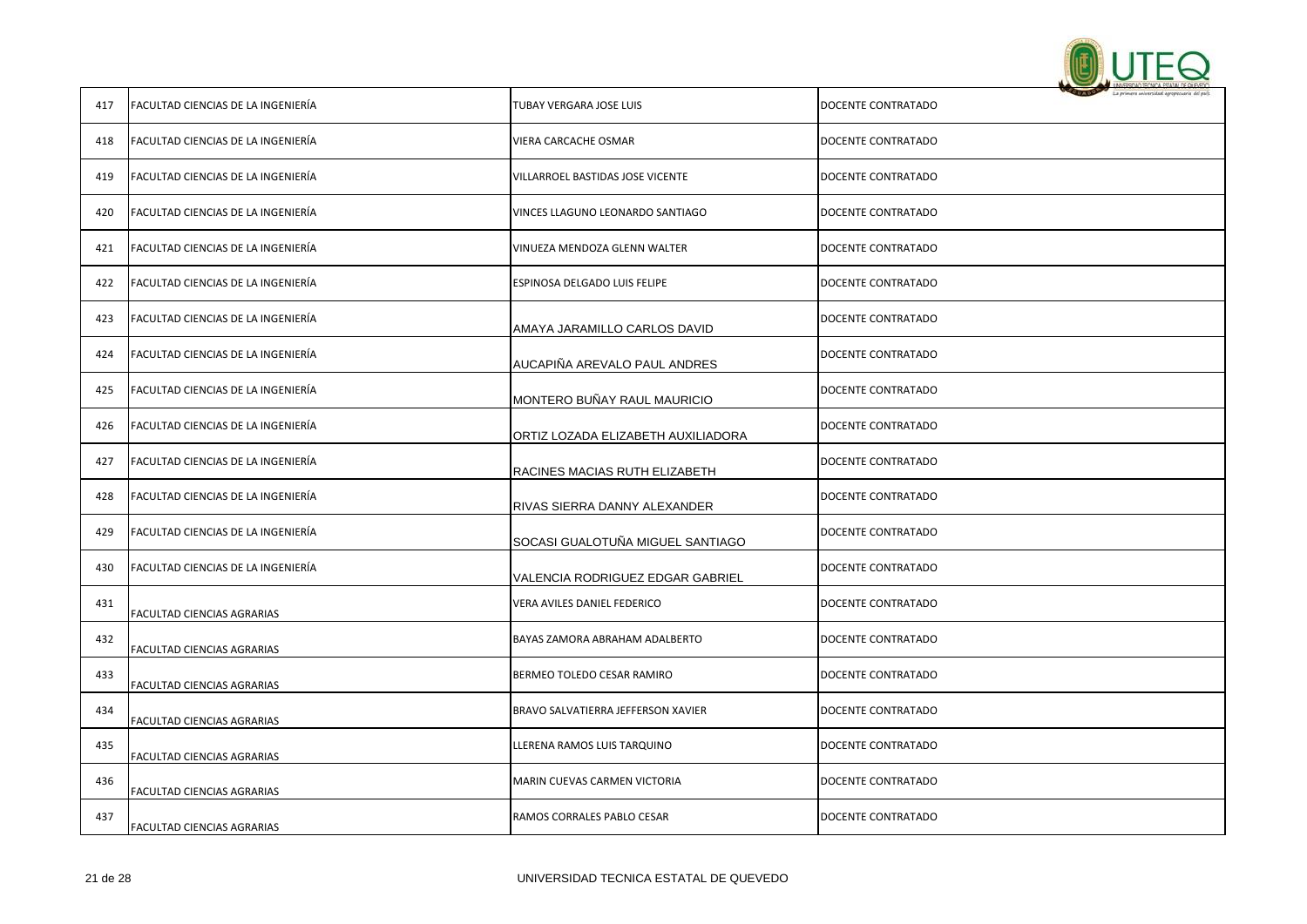

| 438 | FACULTAD CIENCIAS AGRARIAS              | RIVERO HERRADA MARISOL              | DOCENTE CONTRATADO |
|-----|-----------------------------------------|-------------------------------------|--------------------|
| 439 | FACULTAD CIENCIAS AGRARIAS              | <b>GUAMAN SARANGO VICTOR MANUEL</b> | DOCENTE CONTRATADO |
| 440 | FACULTAD CIENCIAS AGRARIAS              | JIMENEZ ICAZA MANUEL GREGORIO       | DOCENTE CONTRATADO |
| 441 | FACULTAD CIENCIAS AGRARIAS              | SOTOMAYOR CANTOS IGNACIO ANTONIO    | DOCENTE CONTRATADO |
| 442 | FACULTAD CIENCIAS AGRARIAS              | TRUJILLO REYES YAIMA                | DOCENTE CONTRATADO |
| 443 | FACULTAD CIENCIAS AGRARIAS              | VELEZ RUIZ MAYRA CAROLINA           | DOCENTE CONTRATADO |
| 444 | FACULTAD CIENCIAS AGRARIAS              | SALTOS VELIZ CESAR RENE             | DOCENTE CONTRATADO |
| 445 | <b>FACULTAD DE CIENCIAS AMBIENTALES</b> | BALAREZO ZAMBRANO WILMER HERIBERTO  | DOCENTE CONTRATADO |
| 446 | <b>FACULTAD DE CIENCIAS AMBIENTALES</b> | BRAVO MINDA LUIS EDMUNDO            | DOCENTE CONTRATADO |
| 447 | FACULTAD DE CIENCIAS AMBIENTALES        | CEDEÑO MUÑOZ JOEL ALBERTO           | DOCENTE CONTRATADO |
| 448 | <b>FACULTAD DE CIENCIAS AMBIENTALES</b> | GUERRERO CHUEZ NORMA MARIA          | DOCENTE CONTRATADO |
| 449 | <b>FACULTAD DE CIENCIAS AMBIENTALES</b> | JIMENEZ ROMERO EDWIN MIGUEL         | DOCENTE CONTRATADO |
| 450 | FACULTAD DE CIENCIAS AMBIENTALES        | BRIONES ZAMBRANO MARIUXI ESTEFANIA  | DOCENTE CONTRATADO |
| 451 | <b>FACULTAD DE CIENCIAS AMBIENTALES</b> | PUPO KAIRUZ ALBA ROSA               | DOCENTE CONTRATADO |
| 452 | <b>FACULTAD DE CIENCIAS AMBIENTALES</b> | GUTIERREZ LARA VICTOR EDUARDO       | DOCENTE CONTRATADO |
| 453 | FACULTAD DE CIENCIAS AMBIENTALES        | SOLANO APUNTES EDISON               | DOCENTE CONTRATADO |
| 454 | <b>FACULTAD DE CIENCIAS AMBIENTALES</b> | LOPEZ TOBAR ROLANDO MANUEL          | DOCENTE CONTRATADO |
| 455 | <b>FACULTAD DE CIENCIAS AMBIENTALES</b> | MORALES INGUILLAY PEDRO FERNANDO    | DOCENTE CONTRATADO |
| 456 | FACULTAD DE CIENCIAS AMBIENTALES        | PAZMIÑO RODRÍGUEZ JULIO CÉSAR       | DOCENTE CONTRATADO |
| 457 | <b>FACULTAD DE CIENCIAS AMBIENTALES</b> | PEÑA BANEGAS DIEGO PATRICIO         | DOCENTE CONTRATADO |
| 458 | <b>FACULTAD DE CIENCIAS AMBIENTALES</b> | URDANIGO ZAMBRANO JUAN PABLO        | DOCENTE CONTRATADO |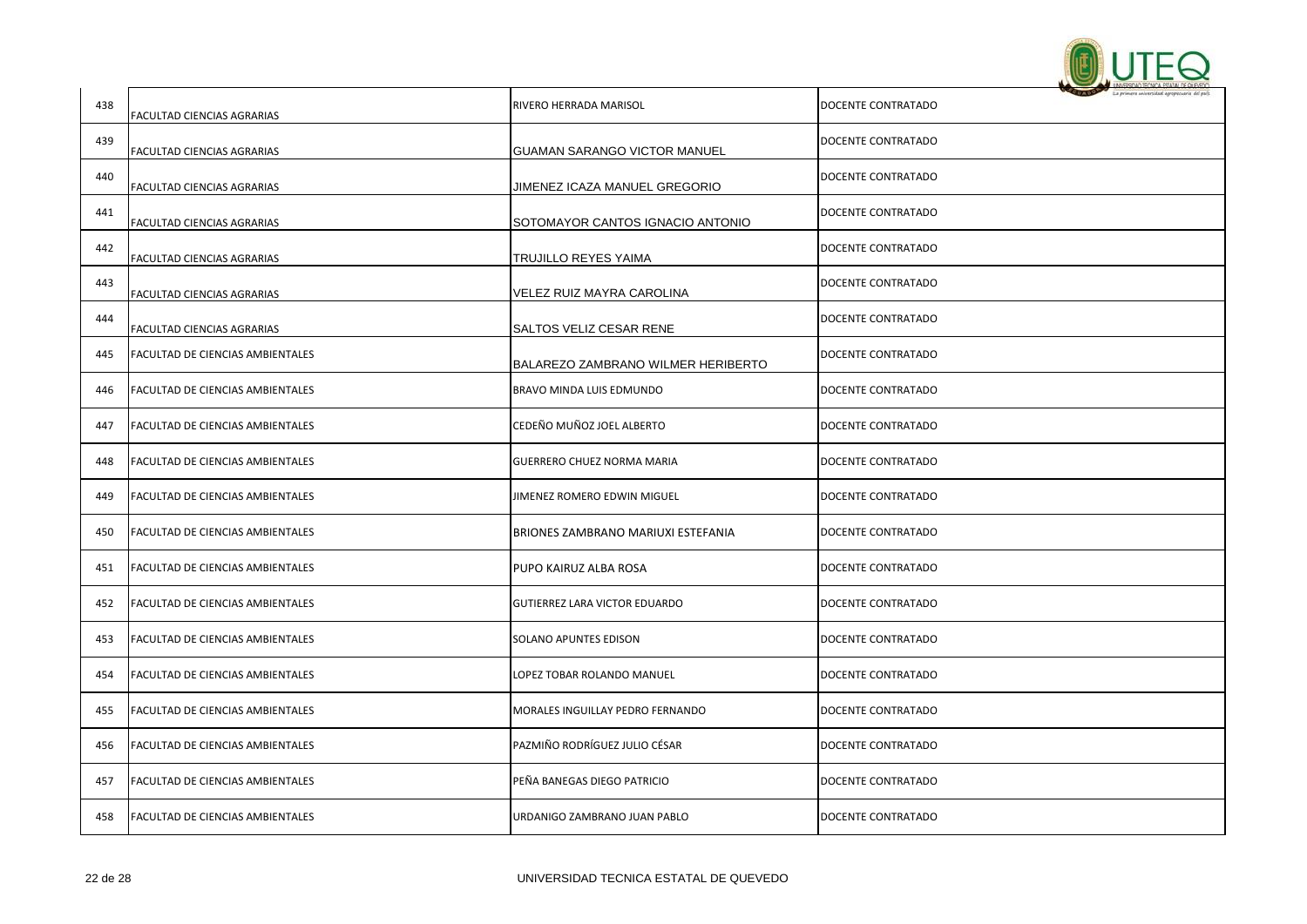

| 459 | FACULTAD DE CIENCIAS AMBIENTALES | VILLACIS CALDERON ANNABELLE CECILIA  | DOCENTE CONTRATADO |
|-----|----------------------------------|--------------------------------------|--------------------|
| 460 | FACULTAD DE CIENCIAS AMBIENTALES | YEPEZ ROSADO ANGEL JOEL              | DOCENTE CONTRATADO |
| 461 | FACULTAD DE CIENCIAS AMBIENTALES | AGUAYO CARVAJAL VERONICA ROSALVA     | DOCENTE CONTRATADO |
| 462 | FACULTAD DE CIENCIAS AMBIENTALES | GALEAS ARBOLEDA GABRIELA JACQUELINE  | DOCENTE CONTRATADO |
| 463 | FACULTAD DE CIENCIAS AMBIENTALES | LOZANO MENDOZA PEDRO HARRYS          | DOCENTE CONTRATADO |
| 464 | FACULTAD DE CIENCIAS AMBIENTALES | MEZA BONE FABRICIO FABIAN            | DOCENTE CONTRATADO |
| 465 | FACULTAD DE CIENCIAS AMBIENTALES | NIETO CAÑARTE CARLOS ALBERTO         | DOCENTE CONTRATADO |
| 466 | FACULTAD DE CIENCIAS AMBIENTALES | SINCHI RIVAS CARMEN ALEXANDRA        | DOCENTE CONTRATADO |
| 467 | FACULTAD DE CIENCIAS AMBIENTALES | VELASQUEZ FIGUEROA GISELLE ESTEFANIA | DOCENTE CONTRATADO |
| 468 | FACULTAD DE CIENCIAS AMBIENTALES | BETANCOURT LUDEÑA KAREN LISBETH      | DOCENTE CONTRATADO |
| 469 | FACULTAD CIENCIAS EMPRESARIALES  | ARBOLEDA CASTRO LORENA VANESSA       | DOCENTE CONTRATADO |
| 470 | FACULTAD CIENCIAS EMPRESARIALES  | BUSTAMANTE VERA FREDDY HERNAN        | DOCENTE CONTRATADO |
| 471 | FACULTAD CIENCIAS EMPRESARIALES  | BLANC PIHUAVE LOURDES MELIDA         | DOCENTE CONTRATADO |
| 472 | FACULTAD CIENCIAS EMPRESARIALES  | BELTRAN CHACON JORGE PATRICIO        | DOCENTE CONTRATADO |
| 473 | FACULTAD CIENCIAS EMPRESARIALES  | CANO INTRIAGO JUAN CARLOS            | DOCENTE CONTRATADO |
| 474 | FACULTAD CIENCIAS EMPRESARIALES  | CRUZ ROSERO EDWIN WILMER             | DOCENTE CONTRATADO |
| 475 | FACULTAD CIENCIAS EMPRESARIALES  | CHUSAN GARCIA LINDA PRISCILA         | DOCENTE CONTRATADO |
| 476 | FACULTAD CIENCIAS EMPRESARIALES  | FLORES JAEN MIREYA PATRICIA          | DOCENTE CONTRATADO |
| 477 | FACULTAD CIENCIAS EMPRESARIALES  | <b>GALLO FONSECA VICTOR</b>          | DOCENTE CONTRATADO |
| 478 | FACULTAD CIENCIAS EMPRESARIALES  | <b>GARCIA CORAL JOHNN ANDRES</b>     | DOCENTE CONTRATADO |
| 479 | FACULTAD CIENCIAS EMPRESARIALES  | GUZMAN MACIAS MARIA DEL CARMEN       | DOCENTE CONTRATADO |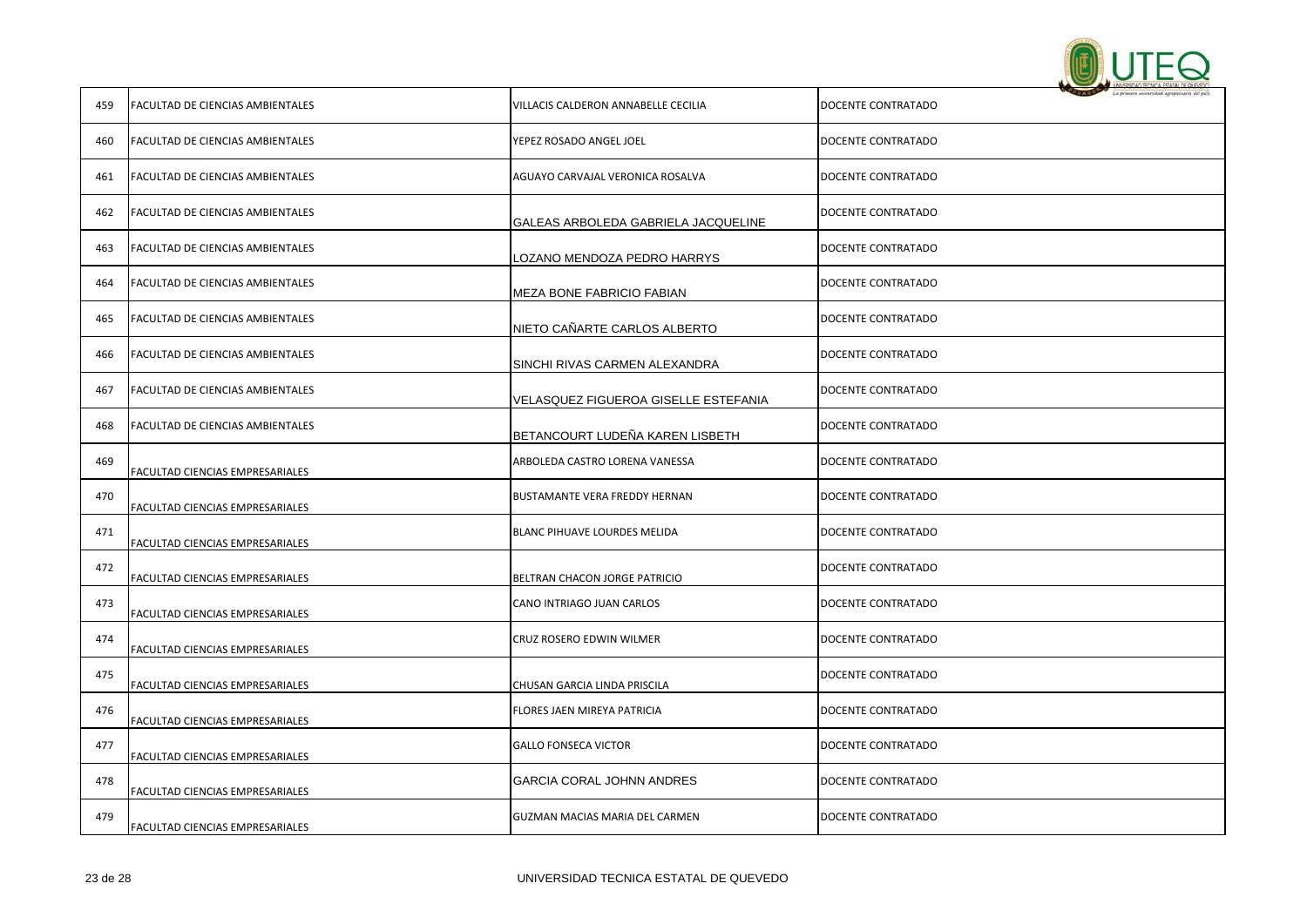

| 480 | FACULTAD CIENCIAS EMPRESARIALES | JARAMILLO MIELES SILVIA LORENA      | DOCENTE CONTRATADO |
|-----|---------------------------------|-------------------------------------|--------------------|
| 481 | FACULTAD CIENCIAS EMPRESARIALES | MACKENCIE MIRANDA FABRICIO ABEL     | DOCENTE CONTRATADO |
| 482 | FACULTAD CIENCIAS EMPRESARIALES | MIRANDA ULLÓN PEDRO CLAVEL          | DOCENTE CONTRATADO |
| 483 | FACULTAD CIENCIAS EMPRESARIALES | MURILLO LIMONEZ ROSA KARINA         | DOCENTE CONTRATADO |
| 484 | FACULTAD CIENCIAS EMPRESARIALES | NUÑEZ BARTOLOME ELIZABETH JULIANA   | DOCENTE CONTRATADO |
| 485 | FACULTAD CIENCIAS EMPRESARIALES | ORTEGA CABRERA RUDY IVONNE          | DOCENTE CONTRATADO |
| 486 | FACULTAD CIENCIAS EMPRESARIALES | PARRA GAVILANES DANIEL              | DOCENTE CONTRATADO |
| 487 | FACULTAD CIENCIAS EMPRESARIALES | RENDON GUERRA GINA DEL PILAR        | DOCENTE CONTRATADO |
| 488 | FACULTAD CIENCIAS EMPRESARIALES | RIVERA VELASCO JOSE LUIS            | DOCENTE CONTRATADO |
| 489 | FACULTAD CIENCIAS EMPRESARIALES | <b>MORALES HAZ MANUEL FRANCISCO</b> | DOCENTE CONTRATADO |
| 490 | FACULTAD CIENCIAS EMPRESARIALES | MORALES SORNOZA JOSE MANUEL         | DOCENTE CONTRATADO |
| 491 | FACULTAD CIENCIAS EMPRESARIALES | TIRADO RIOS NORMANDI ROCIO          | DOCENTE CONTRATADO |
| 492 | FACULTAD CIENCIAS EMPRESARIALES | SANDOVAL CUJI MARTHA MATILDE        | DOCENTE CONTRATADO |
| 493 | FACULTAD CIENCIAS EMPRESARIALES | TARANTO HAON FRANKLIN XAVIER        | DOCENTE CONTRATADO |
| 494 | FACULTAD CIENCIAS EMPRESARIALES | ULLON PEREZ MARGARITA CLEMENCIA     | DOCENTE CONTRATADO |
| 495 | FACULTAD CIENCIAS EMPRESARIALES | BARRERA ALVAREZ ALEXANDRA ELIZABETH | DOCENTE CONTRATADO |
| 496 | FACULTAD CIENCIAS EMPRESARIALES | CADENA MIRANDA DIANA ISABEL         | DOCENTE CONTRATADO |
| 497 | FACULTAD CIENCIAS EMPRESARIALES | CASTRO RONQUILLO GABRIEL LEONARDO   | DOCENTE CONTRATADO |
| 498 | FACULTAD CIENCIAS EMPRESARIALES | ENCARNACION ORDOÑEZ XAVIER LEONIDAS | DOCENTE CONTRATADO |
| 499 | FACULTAD CIENCIAS EMPRESARIALES | GUERRA MOREIRA LUIS FERNANDO        | DOCENTE CONTRATADO |
| 500 | FACULTAD CIENCIAS EMPRESARIALES | GUZMAN SEGOVIA GUILLERMO XAVIER     | DOCENTE CONTRATADO |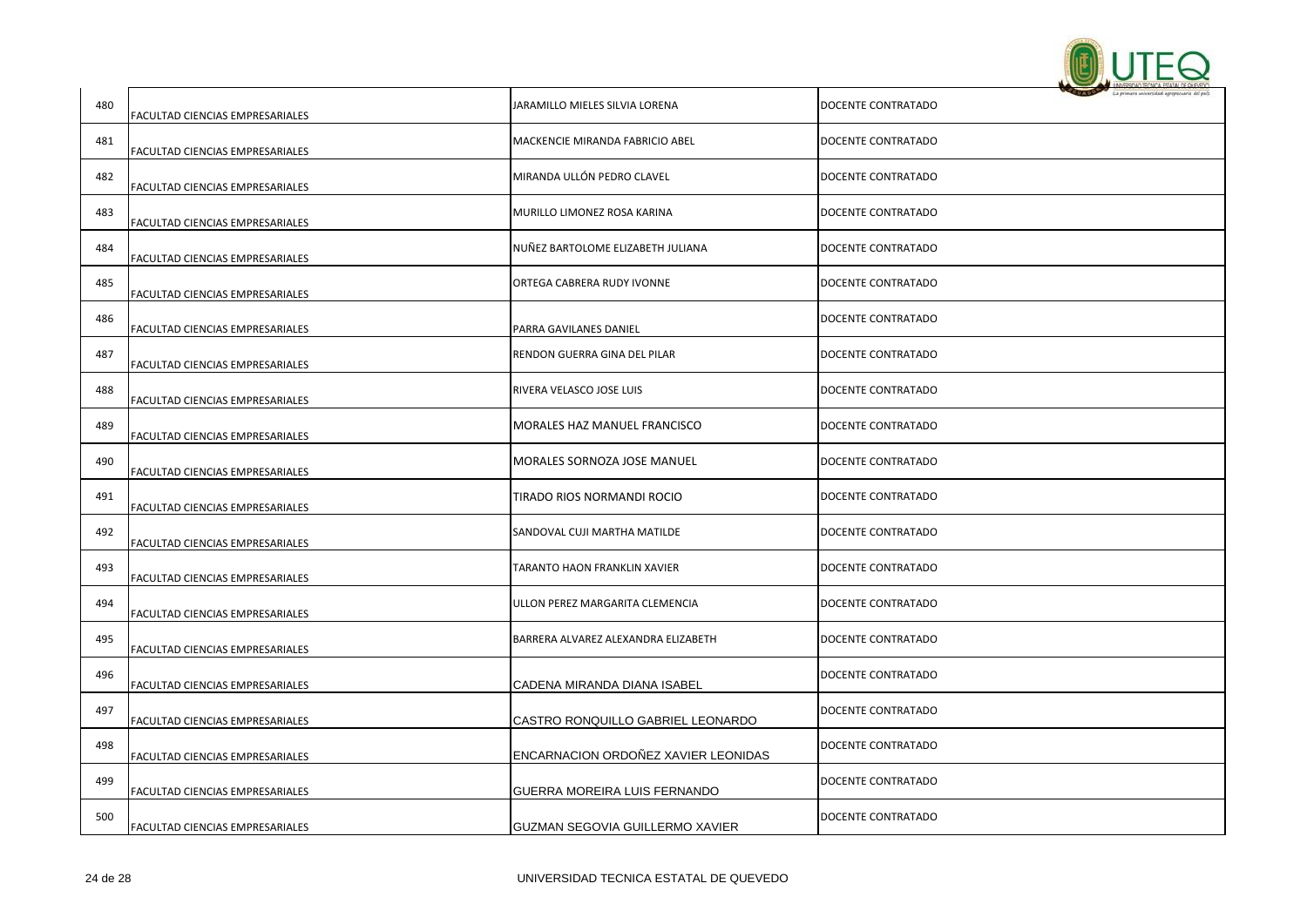

| 501 | FACULTAD CIENCIAS EMPRESARIALES    | LANDABURU MENDOZA JIMMY RAFAEL        | DOCENTE CONTRATADO |
|-----|------------------------------------|---------------------------------------|--------------------|
| 502 | FACULTAD CIENCIAS EMPRESARIALES    | MENDOZA GOMEZ TANIA ALEXANDRA         | DOCENTE CONTRATADO |
| 503 | FACULTAD CIENCIAS EMPRESARIALES    | MOSQUERA AREVALO ARTURO PATRICIO      | DOCENTE CONTRATADO |
| 504 | FACULTAD CIENCIAS EMPRESARIALES    | RIVADENEIRA ZAMBRANO MARIA ANGELICA   | DOCENTE CONTRATADO |
| 505 | FACULTAD CIENCIAS EMPRESARIALES    | VITERI YANEZ WILMA CAROLINA           | DOCENTE CONTRATADO |
| 506 | FACULTAD CIENCIAS EMPRESARIALES    | VIZUETA SILVA STEVEN DAVID            | DOCENTE CONTRATADO |
| 507 | FACULTAD CIENCIAS PECUARIAS        | AGUAS SEGURA LIVIO CESAR              | DOCENTE CONTRATADO |
| 508 | FACULTAD CIENCIAS PECUARIAS        | BAÑOS COELLO MARIA BELEN              | DOCENTE CONTRATADO |
| 509 | FACULTAD CIENCIAS PECUARIAS        | CALVAS ESPINOSA BALTAZAR HERIBERTO    | DOCENTE CONTRATADO |
| 510 | FACULTAD CIENCIAS PECUARIAS        | CEVALLOS FALQUEZ ORLY FERNANDO        | DOCENTE CONTRATADO |
| 511 | FACULTAD CIENCIAS PECUARIAS        | COELLO VERA ADALBERTO                 | DOCENTE CONTRATADO |
| 512 | FACULTAD CIENCIAS PECUARIAS        | BATISTA CASACO AIME ROSARIO           | DOCENTE CONTRATADO |
| 513 | FACULTAD CIENCIAS PECUARIAS        | EGUEZ ENRIQUEZ ERIC ALBERTO           | DOCENTE CONTRATADO |
| 514 | FACULTAD CIENCIAS PECUARIAS        | ERAZO SOLORZANO CYNTIA YADIRA         | DOCENTE CONTRATADO |
| 515 | FACULTAD CIENCIAS PECUARIAS        | FERNANDEZ ESCOBAR ANGEL               | DOCENTE CONTRATADO |
| 516 | FACULTAD CIENCIAS PECUARIAS        | <b>GODOY MONTIEL LUIS ALBERTO</b>     | DOCENTE CONTRATADO |
| 517 | FACULTAD CIENCIAS PECUARIAS        | <b>GUERRERO CHUEZ RAQUEZ VERONICA</b> | DOCENTE CONTRATADO |
| 518 | FACULTAD CIENCIAS PECUARIAS        | MEZA BONE CARLOS                      | DOCENTE CONTRATADO |
| 519 | FACULTAD CIENCIAS PECUARIAS        | MORALES PADILLA MARIA MONSERRATH      | DOCENTE CONTRATADO |
| 520 | FACULTAD CIENCIAS PECUARIAS        | MORALES RODRIGUEZ WIESTON JAVIER      | DOCENTE CONTRATADO |
| 521 | <b>FACULTAD CIENCIAS PECUARIAS</b> | PUENTE JIMENEZ VERONICA DAYANA        | DOCENTE CONTRATADO |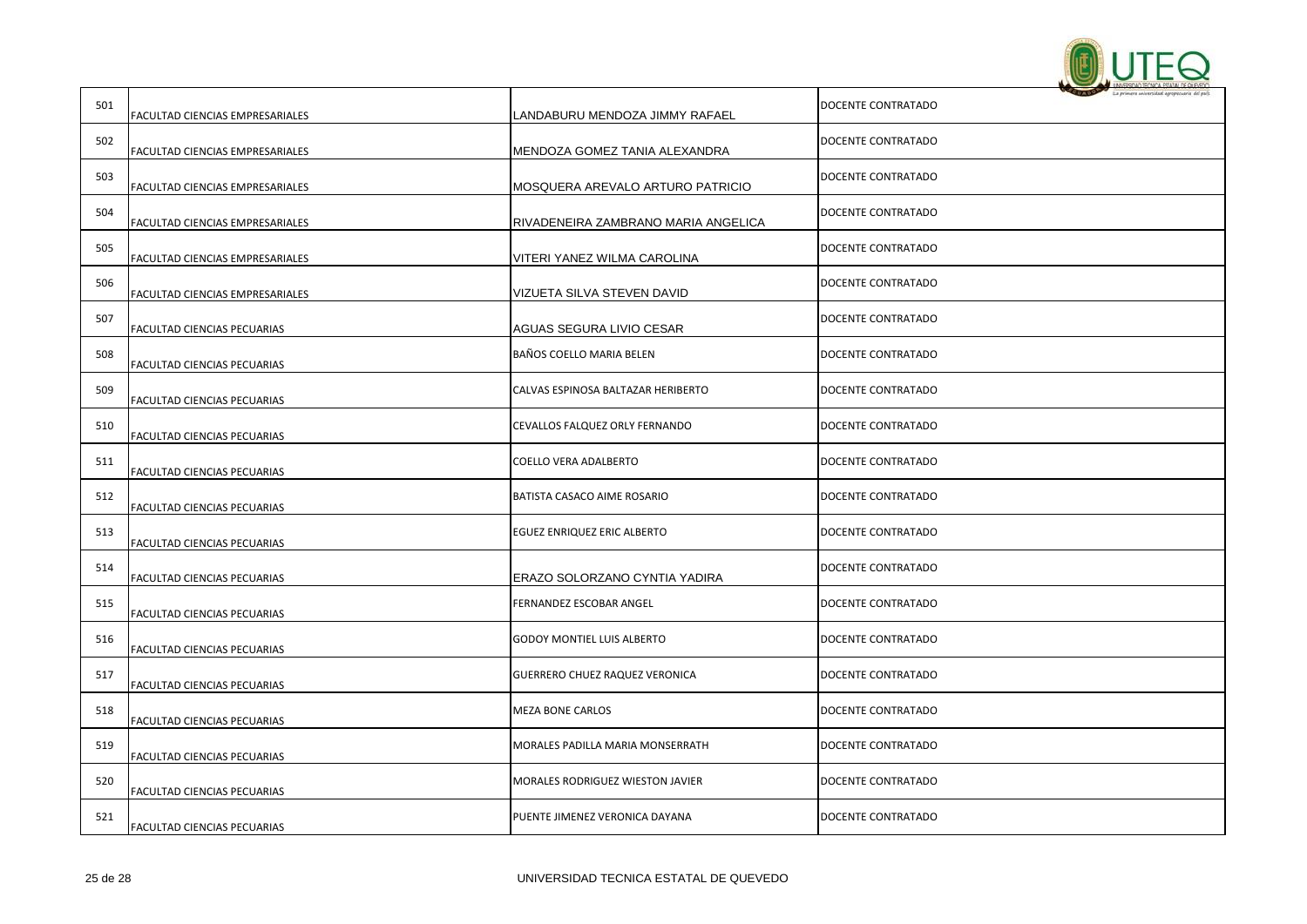

| 522 | FACULTAD CIENCIAS PECUARIAS | COELLO LOOR CAROL DANIELA              | DOCENTE CONTRATADO |
|-----|-----------------------------|----------------------------------------|--------------------|
| 523 | FACULTAD CIENCIAS PECUARIAS | QUINTANA ZAMORA JORGE GUSTAVO          | DOCENTE CONTRATADO |
| 524 | FACULTAD CIENCIAS PECUARIAS | RAMOS REMACHE ROMMEL ARTURO            | DOCENTE CONTRATADO |
| 525 | FACULTAD CIENCIAS PECUARIAS | TUAREZ GARCIA DIEGO ARMANDO            | DOCENTE CONTRATADO |
| 526 | FACULTAD CIENCIAS PECUARIAS | MENDEZ MARTINEZ YUNIEL                 | DOCENTE CONTRATADO |
| 527 | FACULTAD CIENCIAS PECUARIAS | VELIZ ZAMORA DIANA VERONICA            | DOCENTE CONTRATADO |
| 528 | FACULTAD CIENCIAS PECUARIAS | VERA CHANG JAIME                       | DOCENTE CONTRATADO |
| 529 | FACULTAD CIENCIAS PECUARIAS | YEPEZ MACIAS PIEDAD FRANCISCA          | DOCENTE CONTRATADO |
| 530 | FACULTAD CIENCIAS PECUARIAS | AGUIRRE PEREZ RICARDO GIOJAN           | DOCENTE CONTRATADO |
| 531 | FACULTAD CIENCIAS PECUARIAS | CAMACHO CASTILLO LUIS ALFREDO          | DOCENTE CONTRATADO |
| 532 | FACULTAD CIENCIAS PECUARIAS | DURAZNO DELGADO LEONILO ALFONSO        | DOCENTE CONTRATADO |
| 533 | FACULTAD CIENCIAS PECUARIAS | GUERRON TROYA VICENTE ALBERTO          | DOCENTE CONTRATADO |
| 534 | FACULTAD CIENCIAS PECUARIAS | RODRIGUEZ CASTRO ROSSY LISBETH         | DOCENTE CONTRATADO |
| 535 | FACULTAD CIENCIAS PECUARIAS | ROMERO GARAICOA DIEGO ARMANDO          | DOCENTE CONTRATADO |
| 536 | FACULTAD CIENCIAS PECUARIAS | VILLEGAS SOTO NELSON RAMIRO            | DOCENTE CONTRATADO |
| 537 | UNIDAD ESTUDIOS A DISTANCIA | BALLESTEROS BALLESTEROS ERIKA YESSENIA | DOCENTE CONTRATADO |
| 538 | UNIDAD ESTUDIOS A DISTANCIA | <b>BAQUE MITE RENATO FABIAN</b>        | DOCENTE CONTRATADO |
| 539 | UNIDAD ESTUDIOS A DISTANCIA | BUSTAMANTE ALVARADO JUANA YOLANDA      | DOCENTE CONTRATADO |
| 540 | UNIDAD ESTUDIOS A DISTANCIA | CABEZAS CONGO RONALD ROBERTO           | DOCENTE CONTRATADO |
| 541 | UNIDAD ESTUDIOS A DISTANCIA | CARRANZA QUIMI WENDY DIANA             | DOCENTE CONTRATADO |
| 542 | UNIDAD ESTUDIOS A DISTANCIA | CERVANTES MOLINA XIMENA PAOLA          | DOCENTE CONTRATADO |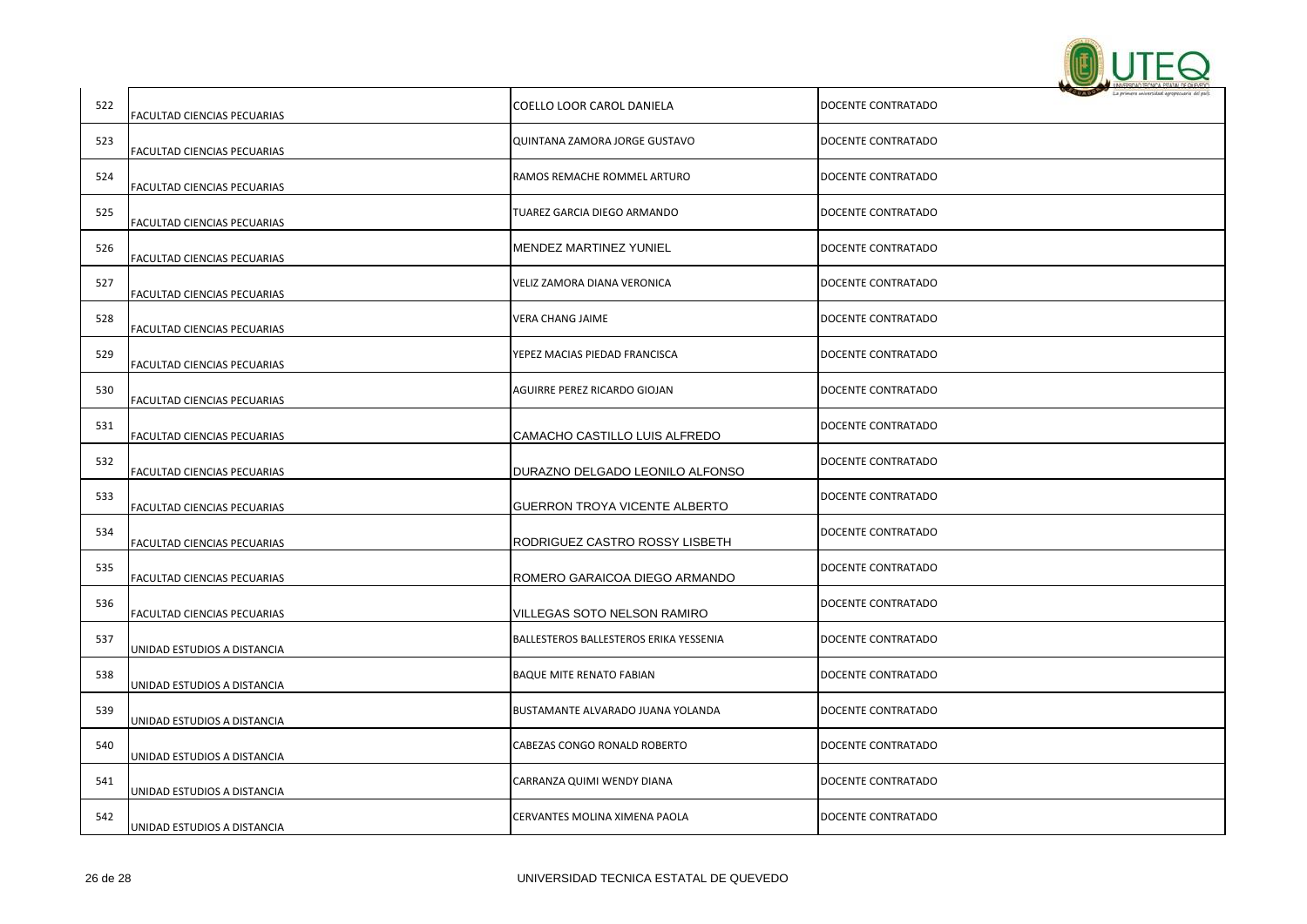

| 543 | UNIDAD ESTUDIOS A DISTANCIA       | GARCIA ALAVA MARIO FELIPE            | DOCENTE CONTRATADO          |
|-----|-----------------------------------|--------------------------------------|-----------------------------|
| 544 | UNIDAD ESTUDIOS A DISTANCIA       | GARCIA MACIAS LUIS ORLANDO           | DOCENTE CONTRATADO          |
| 545 | UNIDAD ESTUDIOS A DISTANCIA       | GOMEZ GUTIERREZ FELIX LORENZO        | DOCENTE CONTRATADO          |
| 546 | UNIDAD ESTUDIOS A DISTANCIA       | GUILLIN LLANOS XIMENA MINSHELY       | DOCENTE CONTRATADO          |
| 547 | UNIDAD ESTUDIOS A DISTANCIA       | JACHO SANCHEZ IVAN RODOLFO           | DOCENTE CONTRATADO          |
| 548 | UNIDAD ESTUDIOS A DISTANCIA       | MARTINEZ GARCES ROSMAIRA DEL SOCORRO | DOCENTE CONTRATADO          |
| 549 | UNIDAD ESTUDIOS A DISTANCIA       | MENDOZA VARGAS EMMA YOLANDA          | DOCENTE CONTRATADO          |
| 550 | UNIDAD ESTUDIOS A DISTANCIA       | MONTES VELEZ RAMONA SOLEDAD          | DOCENTE CONTRATADO          |
| 551 | UNIDAD ESTUDIOS A DISTANCIA       | ORTEGA ACOSTA JUAN CARLOS ENRIQUE    | DOCENTE CONTRATADO          |
| 552 | UNIDAD ESTUDIOS A DISTANCIA       | ORTEGA TAPIA IRMA GARDENIA           | DOCENTE CONTRATADO          |
| 553 | UNIDAD ESTUDIOS A DISTANCIA       | PLAZA ORMAZA LUIS ARTURO             | DOCENTE CONTRATADO          |
| 554 | UNIDAD ESTUDIOS A DISTANCIA       | SABANDO AVILA FREDDY AGUSTIN         | DOCENTE CONTRATADO          |
| 555 | UNIDAD ESTUDIOS A DISTANCIA       | SOLIS GARCIA MARIANA ESTELITA        | DOCENTE CONTRATADO          |
| 556 | UNIDAD ESTUDIOS A DISTANCIA       | ZAMBRANO VEGA CRISTIAN GABRIEL       | DOCENTE CONTRATADO          |
| 557 | UNIDAD ESTUDIOS A DISTANCIA       | CABRERA BRAVO CARMEN CECILIA         | DOCENTE CONTRATADO          |
| 558 | UNIDAD ESTUDIOS A DISTANCIA       | ANDAGOYA ARECHUA RONALD FABIAN       | DOCENTE CONTRATADO          |
| 559 | VINCULACION                       | <b>CULCAY VELIZ MARISOL</b>          | TECNICO DE VINCULACION      |
| 560 | VINCULACION                       | <b>FARIAS VERGARA JENNY DOLORES</b>  | PERSONAL DE APOYO 3 GRADO 3 |
|     | <b>ASESORÍAS / NIVEL DE APOYO</b> |                                      |                             |
| 561 | PROCURADURÍA                      | PICO ZAMBRANO BOLIVAR OMAR           | PROCURADOR                  |
| 562 | SECRETARÍA GENERAL                | PINCAY RIZZO FRANCISCO BORJA         | <b>SECRETARIO GENERAL</b>   |